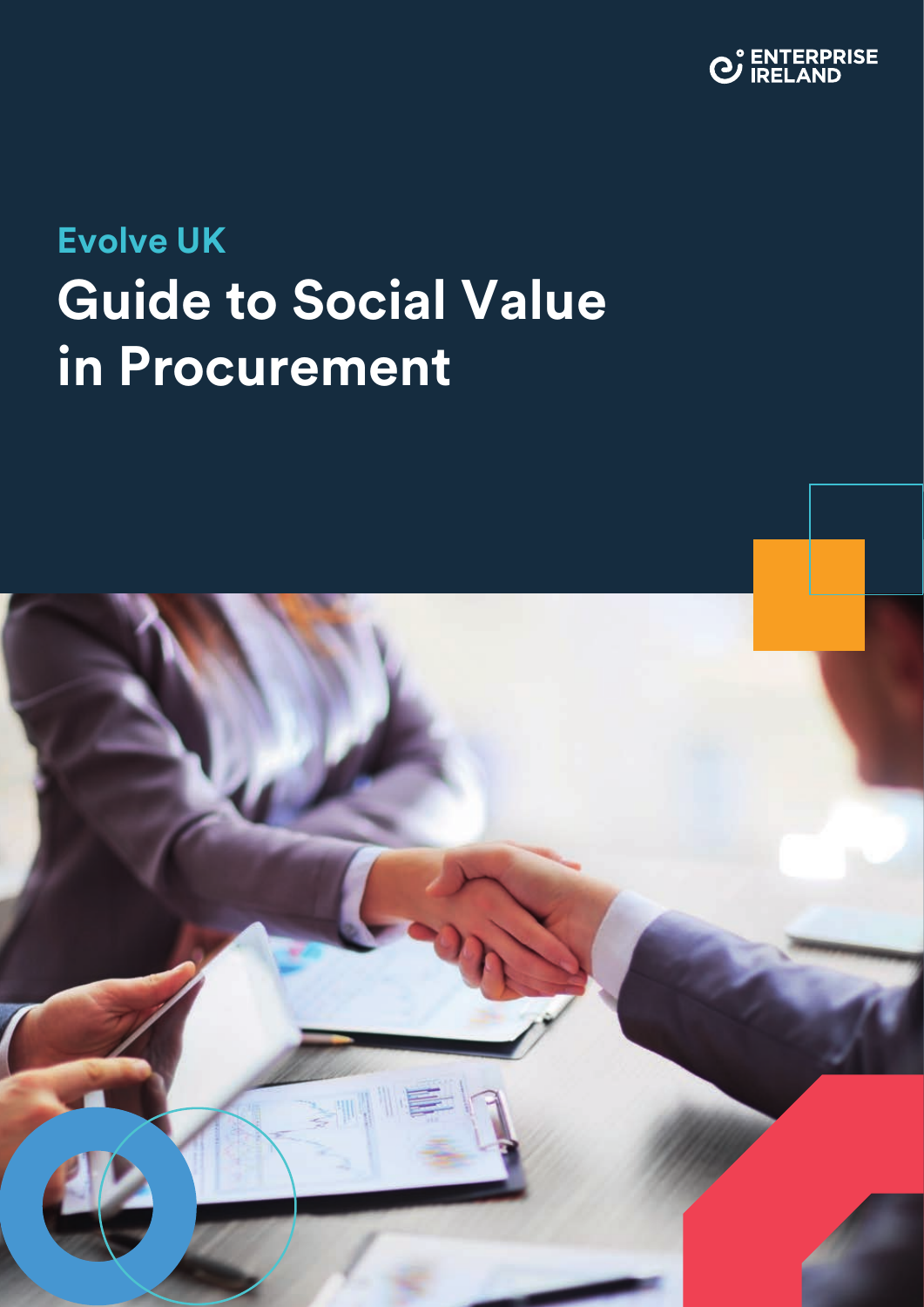## **Foreword**

Enterprise Ireland have commissioned Bidwriting.com to develop this 'Guide to Social Value' to help Irish companies to understand the importance of social value in responding to UK tenders and frameworks when selling to UK local authorities and public sector bodies. It will explain why social value is important, how to respond effectively to social value requirements and how social value will affect the ability to win work in the United Kingdom. Where appropriate, this guide makes reference to sourced information and where it is obtained from.

Enterprise Ireland co-ordinates a cluster of Irish companies who are selling products and services to UK local authorities and the public sector. These companies are addressing the challenges of councils by delivering innovation and value and supporting them to improve the lives of citizens. Enterprise Ireland companies are trusted partners to UK local authorities in many areas including infrastructure, transport, roads and highways, smart cities, housing, waste & recycling and digital transformation.

### **Contact details:**

**Laura Brocklebank UK Local Authorities Lead Enterprise Ireland +44 7483 060 079 [laura.brocklebank@enterprise-ireland.com](mailto:laura.brocklebank@enterprise-ireland.com)** 

**Kevin Fennelly Market Executive Enterprise Ireland +44 7483 060 146 [kevin.fennelly@enterprise-ireland.com](mailto:Kevin.fennelly@enterprise-ireland.com)** 

**Enterprise Ireland Bloc 17 Marble Street Manchester M2 3AW United Kingdom**

**[www.enterprise-ireland.com](http://www.enterprise-ireland.com) <https://globalambition.ie/markets-opportunities/uk/>**

![](_page_1_Picture_8.jpeg)

![](_page_1_Figure_9.jpeg)

![](_page_1_Picture_10.jpeg)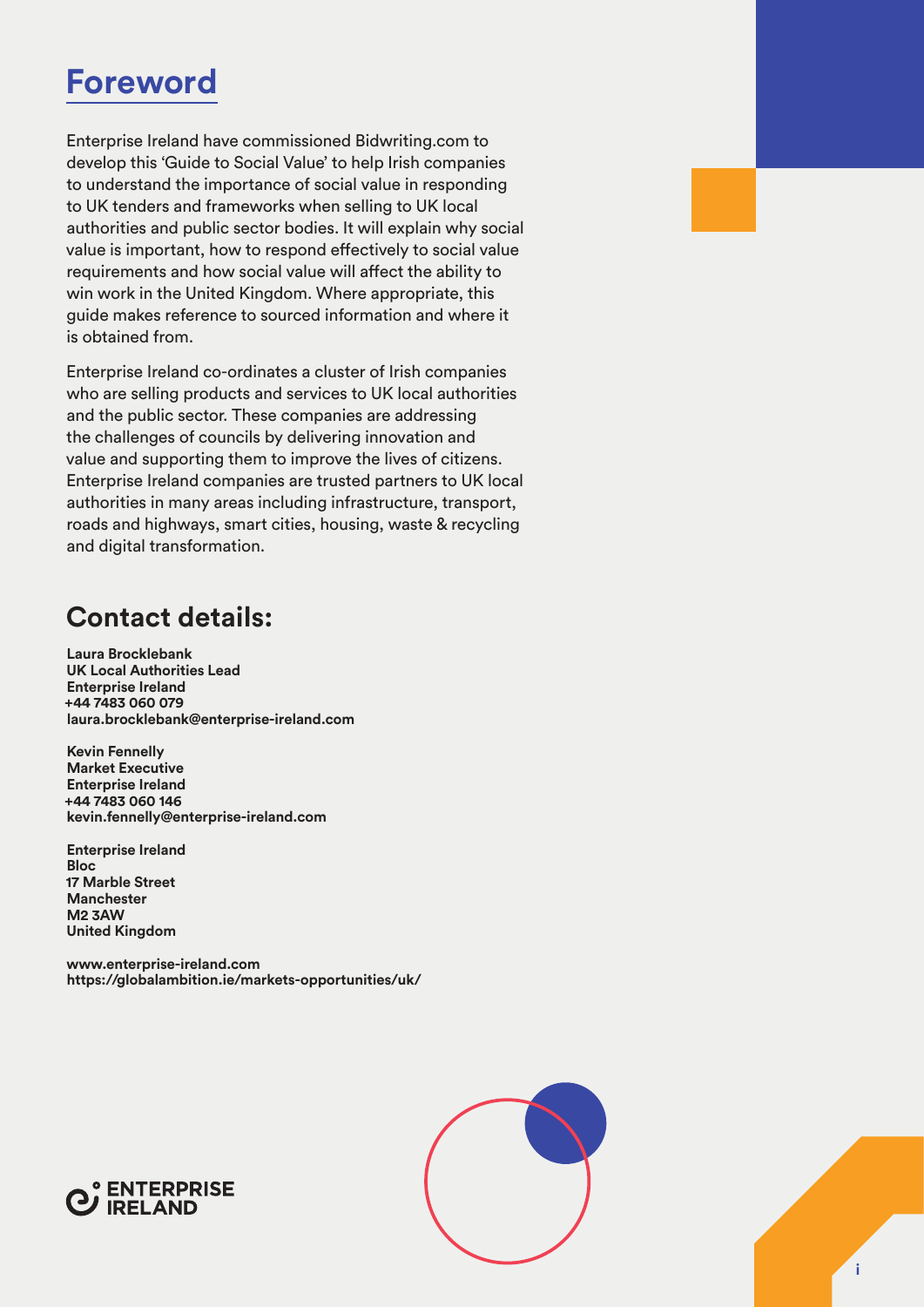## **Contents**

| Assessing Social Value and the National TOMs Framework  8   |
|-------------------------------------------------------------|
|                                                             |
|                                                             |
|                                                             |
|                                                             |
|                                                             |
| Sample of TOMs Social Value Commitment  11                  |
|                                                             |
|                                                             |
|                                                             |
|                                                             |
| <b>Actions Required by Companies to Respond Effectively</b> |
|                                                             |
| Allocation of a Person responsible for Social Value  16     |
|                                                             |
|                                                             |
|                                                             |
|                                                             |
|                                                             |
|                                                             |
|                                                             |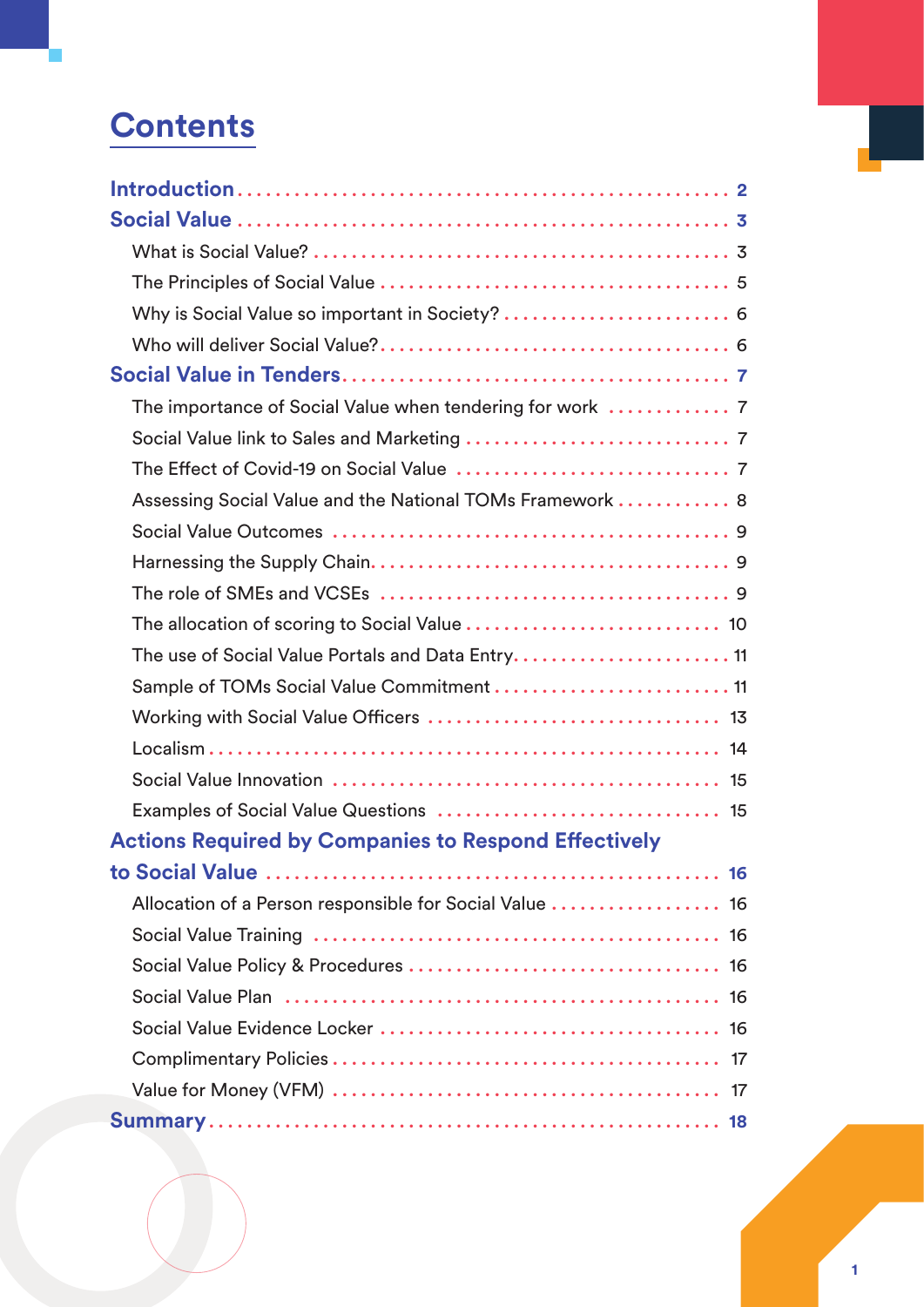## <span id="page-3-0"></span>**Introduction**

This guide will be useful for organisations who are new to selling to UK local authorities and the public sector, or who are already working in the public realm but need to improve their capability and win work. When it comes to suppliers delivering social value in contracts there is no "one size fits all approach" and when considering social value, it needs to be a commercial decision by the individual company. *"The huge power of some £290 billion pounds of public procurement every year in the UK must support Government priorities: to boost growth and productivity, help our communities recover from the COVID-19 pandemic, and tackle climate change1 ".* This is why social value plays such a key role.

Local authorities and public sector bodies commissioning tenders and frameworks now have to consider the economic, environmental and social benefits of their approaches before the tender process starts. The Social Value Act 2012 applies to the pre-procurement stage of contracts because that is where social value can be considered to the greatest effect. Increasingly, local authorities and the public sector will need to identify more innovative and radical service delivery solutions, which is why it is important to drive this in your service delivery.

Although the use of social value in procurement has been pioneered by the public sector, it is important to note that the private sector is quickly catching up as private corporates increasingly apply pressure on their supply chains to demonstrate environmental and ethical good practice.

An example of over-arching social value in action in the global corporate world is the UN's (United Nation) [Sustainable Development Goals \(SDGs\).](https://www.un.org/sustainabledevelopment/sustainable-development-goals/) They use 17 different environmental and social agendas for businesses, governments, and the wider international community to work towards. These include zero hunger, gender equality, quality education, clean water, and climate action. These SDGs are basically a Social Value Charter for the planet that is swiftly being adopted by the biggest companies around the world.

![](_page_3_Picture_5.jpeg)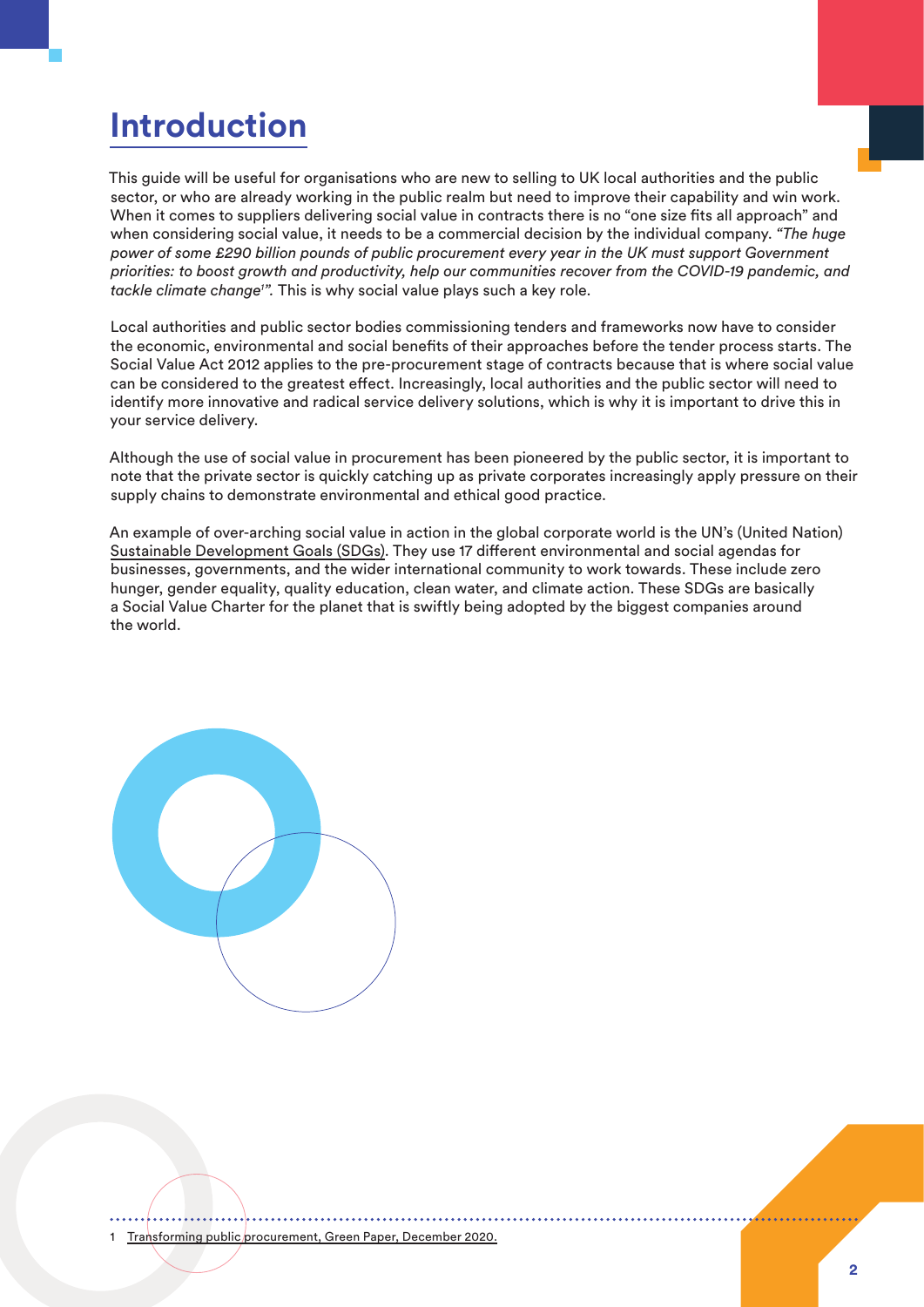## <span id="page-4-0"></span>**Social Value**

### **What is Social Value?**

**Social Value** in this context is a term used to capture the total net value that an organisation provides to society.

This means that social value can be measured across both market prices and a broader definition of value by using the principles of social value as separately described below.

The requirements of the Public Services Social Value Act 2012<sup>2</sup> oblige public contracting authorities to have regard to economic, social and environmental wellbeing in connection with public services contracts and for connected purposes. The authority must consider the following:

(a) how, what is proposed to be procured might improve the economic, social, and environmental wellbeing of the relevant area, and

(b) how, in conducting the process of procurement, it might act with a view to securing that improvement'.

Public procurement is undertaken in accordance with the Public Contracts Regulations (PCR) 2015. The Public Services Social Value Act 2012 is a separate and complementary tool to help those commissioning a project to get more value for money out of the procurement process. In these tight economic times, it is particularly important that maximum value in public spending is achieved<sup>3</sup>.

The pandemic and particularly the recovery from the pandemic has now made this even more relevant, and we, therefore, believe that social value considerations will become the norm no matter the size of the contract being delivered.

This creates an opportunity for bidders to demonstrate the social value benefits they can deliver to public service commissioners, who assess which potential service providers and suppliers would deliver maximum public benefits to the local community.

#### **Minimum contract 'Threshold' values**

The Act only applies to the procurement of public services contracts, or 'mixed contracts' where services are the dominant element of the contract and which are above the 'Threshold Levels'.

#### **Procurement Threshold Levels**

In the future, the minimum value of a contract that must be procured under the regulations will be set by the minister for the Cabinet Office rather than the EU Commission. The thresholds will next be changed in January 2022 and will remain aligned to those in the World Trade Organisation (WTO) Government Procurement Agreement (GPA).4

2 Public Services (Social Value) Act 2012 [https://www.gov.uk/government/publications/social-value-act-information-and](https://www.gov.uk/government/publications/social-value-act-information-and-resources/social-value-act-information-and-resources)[resources/social-value-act-information-and-resources](https://www.gov.uk/government/publications/social-value-act-information-and-resources/social-value-act-information-and-resources)

3 Procurement Policy Note –The Public Services (Social Value) Act 2012 – advice for commissioners and procurers Information Note 10/12 20 December 2012 [https://www.gov.uk/government/publications/procurement-policy-note-10-12-the-public](https://www.gov.uk/government/publications/procurement-policy-note-10-12-the-public-services-social-value-act-2012)[services-social-value-act-2012](https://www.gov.uk/government/publications/procurement-policy-note-10-12-the-public-services-social-value-act-2012)

4 www.gov.uk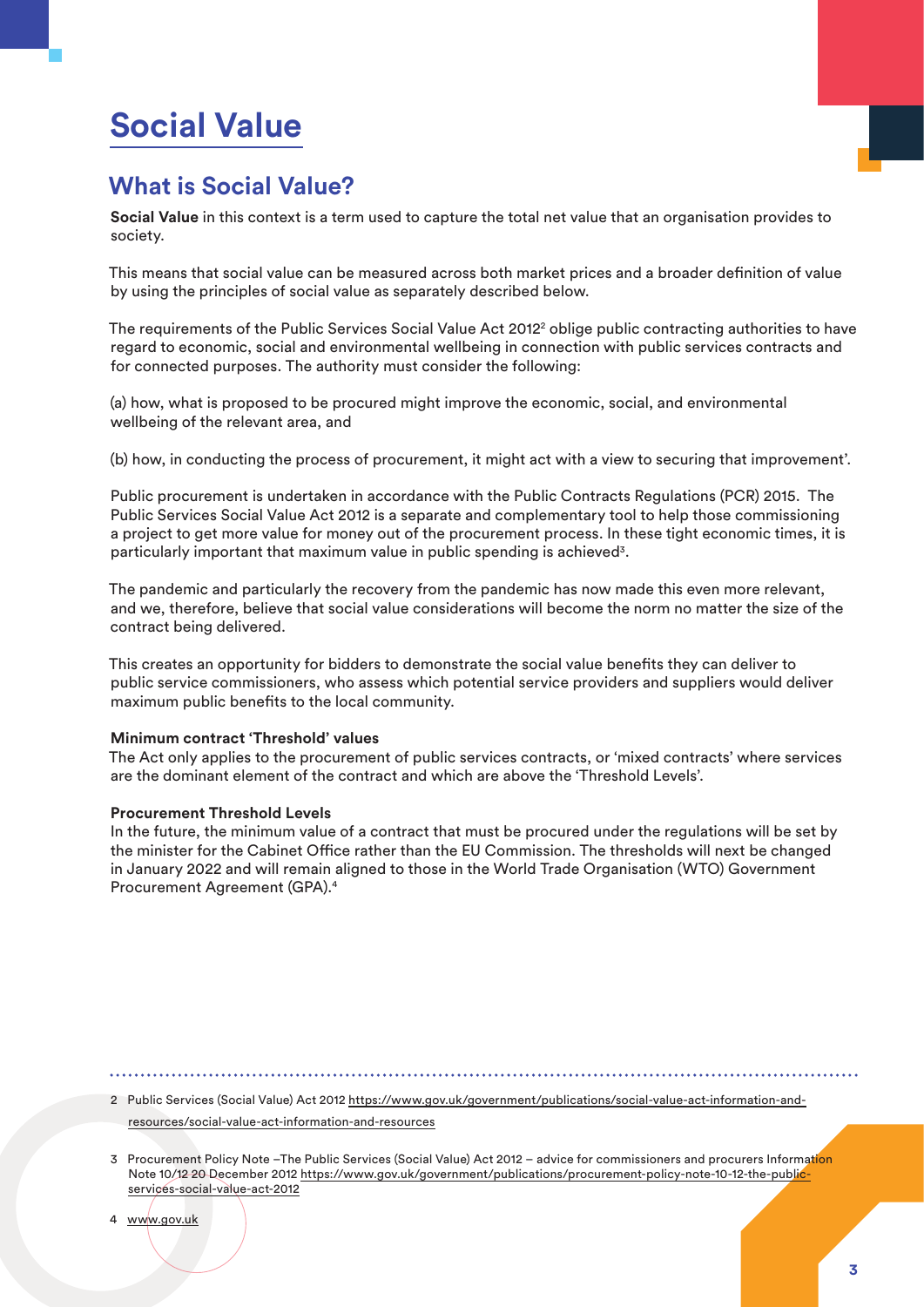#### **Contracts Regulations**

The Contracts Regulations set out detailed procedures for the award of contracts whose value equals or exceeds the procurement thresholds. Details of the Regulations are given below.

| <b>England, Wales &amp; Northern Ireland</b>                         | <b>Scotland</b>                                         |
|----------------------------------------------------------------------|---------------------------------------------------------|
| The Public Contracts Regulations 2015                                | The Public Contracts (Scotland) Regulations 2015        |
| The Utilities Contracts Regulations 2016                             | The Utilities Contracts (Scotland) Regulations 2016     |
| The Concession Contracts Regulations 2016                            | The Concession Contracts (Scotland) Regulations<br>2016 |
| The Defence and Security Public Contracts<br><b>Regulations 2011</b> |                                                         |

#### **Public Contracts** (Thresholds exclusive of VAT)

| <b>Awarding Body</b>                            | <b>Supply, Services &amp;</b><br><b>Design Contracts</b> | <b>Works Contracts</b> | <b>Social &amp; Other Specific</b><br><b>Services</b> |
|-------------------------------------------------|----------------------------------------------------------|------------------------|-------------------------------------------------------|
| <b>Central Government</b>                       | £122,976/€139,000                                        | £4,733,252/€5,350,000  | £633,540/€750,000                                     |
| Other Contracting Authorities £189,330/€214,000 |                                                          | £4,733,252/€5,350,000  | £633,540/€750,000                                     |
| <b>Small Lots</b>                               | £70,778/€80,000                                          | £884,720/€1,000,000    | N/A                                                   |

NB - A Small Lot is a contract, or part of a contract, that is exempt from the public procurement rules.

#### **Utility Contracts** (Thresholds exclusive of VAT)

| <b>Awarding Body</b>       | <b>Supply, Services &amp; Design</b><br><b>Contracts</b> | <b>Works Contracts</b> | <b>Social &amp; Other</b><br><b>Specific Services</b> |
|----------------------------|----------------------------------------------------------|------------------------|-------------------------------------------------------|
| <b>Utility Authorities</b> | £378,660/€428,000                                        | £4,733,252/€5,350,000  | £884,720/€1,000,000                                   |

#### **Concession Contracts** (Thresholds exclusive of VAT)

| <b>Awarding Body</b> | <b>Concessions Contracts</b> |  |  |  |
|----------------------|------------------------------|--|--|--|
| Authorities          | £4,733,252/€5,350,000        |  |  |  |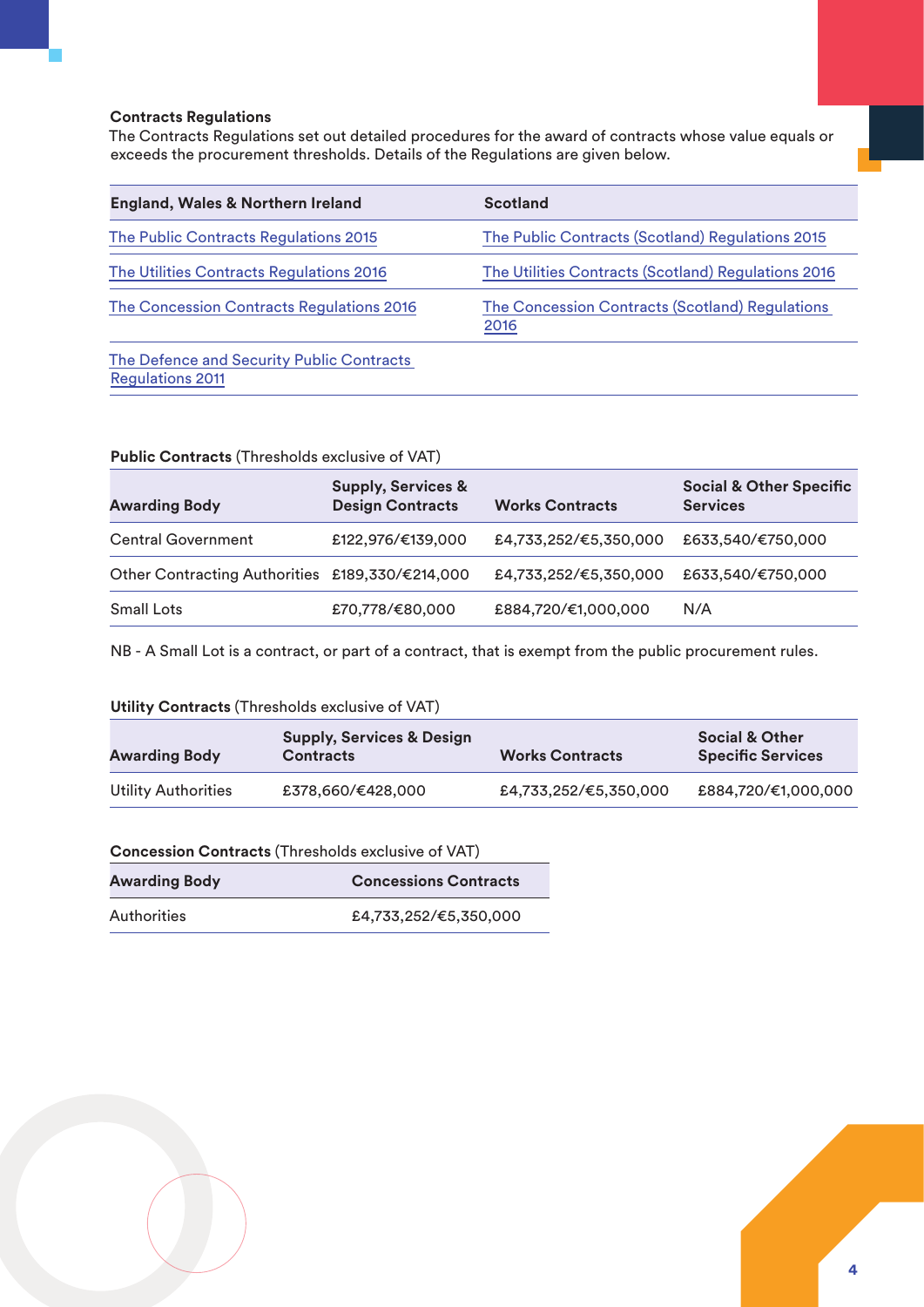<span id="page-6-0"></span>**Defence and Security Contracts** (Thresholds exclusive of VAT)

| <b>Awarding Body</b>           | <b>Supply, Services &amp; Design</b><br><b>Contracts</b> | <b>Works Contracts</b>    | <b>Social &amp; Other</b><br><b>Specific Services</b> |
|--------------------------------|----------------------------------------------------------|---------------------------|-------------------------------------------------------|
| Defence & Security Authorities | £378,660/€428,000                                        | £4,733,252/<br>€5,350,000 | N/A                                                   |

It does apply to Framework Contracts, but not the Contracts subsequently called off under the Framework Agreement.

It does not apply to the procurement of public contracts that are exclusively for goods and/or works.

Embodying social value in your organisation's strategy and delivery is very much a modern-day requirement under Corporate Social Responsibility. Therefore, you should be looking to voluntarily deliver social value even on contracts where the Social Value Act 2012 does not apply.

#### **The Principles of Social Value**

The list given below describes the fundamental principles of developing good social value over a broader definition of value and what should be considered:

**The involvement of stakeholders** – They inform what gets measured, how this is measured and how it is valued in an account of social value with their involvement.

**Understanding what changes –** Explain how change is both created and evaluated via the evidence gathered. It should also recognise the positive and negative changes as well as those that are intentional and unintentional.

**Valuing the things that matter –** Decision making about allocating resources between the different options should recognise stakeholder values. 'Value' refers to the relative importance of the different outcomes and is informed by the stakeholders' preferences.

**Only include what is material –** You should determine what information and evidence need to be submitted in the accounts to give a fair and accurate picture so that stakeholders can draw reasonable conclusions about the impact they will have.

**Do not over-claim –** You should only claim the 'Value' that these activities are responsible for creating.

**Transparency –** You need to demonstrate the basis upon which the analysis can be considered to be both honest and accurate. You also need to explain how it would be reported to and then discussed with the stakeholders.

**Verify the result –** Ensure you have provided the appropriate independent assurance. An example of what this means is to think of it is as a social and environmental Return on Investment (RoI). For every £1 that is generated, how many pounds in wider value are created for society?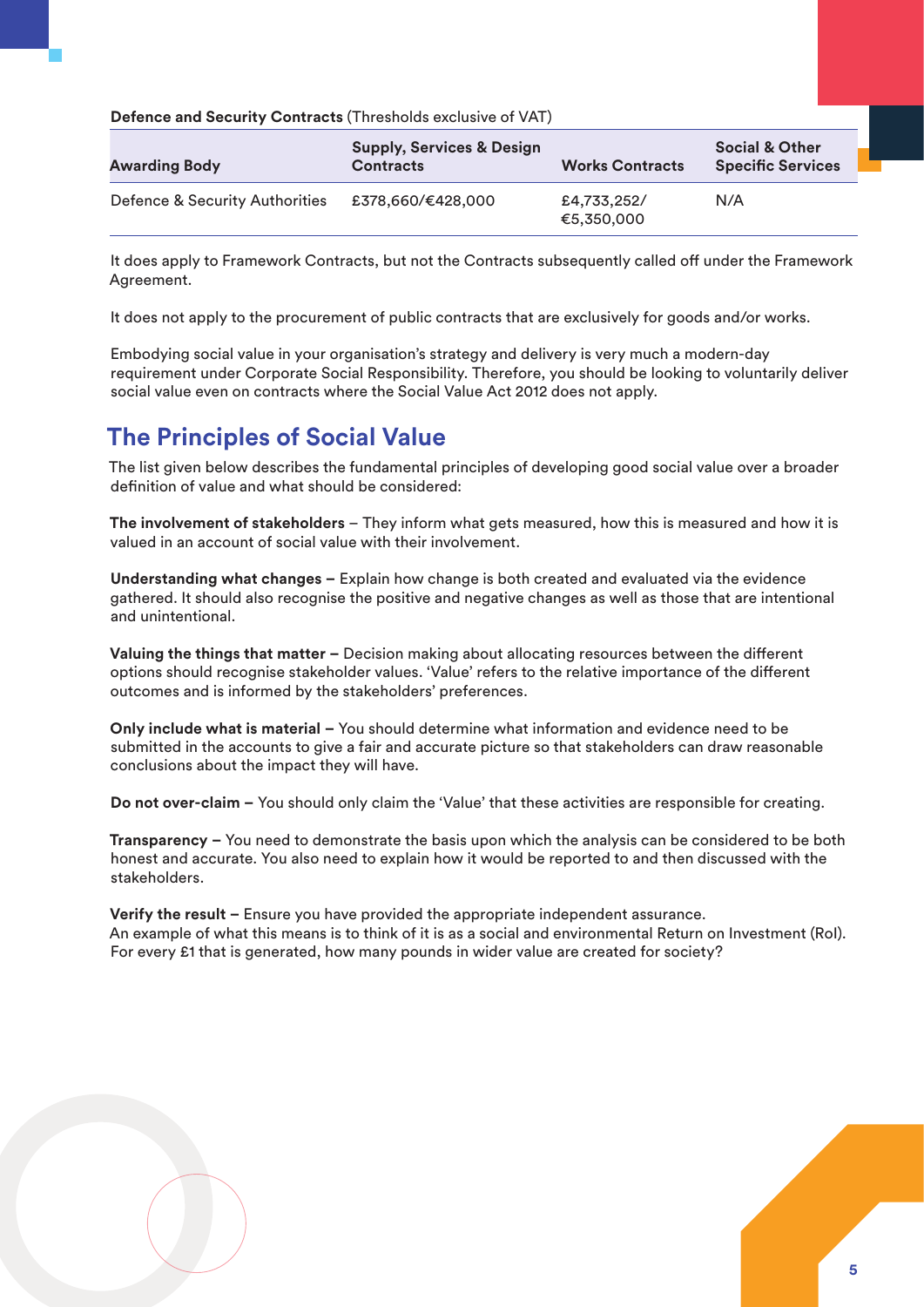### <span id="page-7-0"></span>**Why is Social Value so important in society?**

Social value is important because it includes quantifying the relative importance that people place on the changes they experience in their lives. However, some of this value, but certainly not all of it, is captured in market prices. Therefore, it is important to consider and measure this social value from the perspective of those affected by an organisation's work.

However, currently some commissioners miss opportunities to secure both the best price and meet the wider social, economic and environmental needs of the community. Commissioners and procurers should be taking a value for money approach - not lowest cost - to assessing contracts and the Act complements that approach<sup>5</sup>.

### **Who will deliver Social Value?**

'Central government and local government is at the heart of delivering social value, driving real change for communities across the UK'. This includes Police & Fire Authorities and other publicly financed and controlled organisations.

Social value benefits come from the public sector working with a diverse set of service providers and suppliers, including small businesses, social enterprises and charities. They are commonly referred to as SMEs (Small Medium Enterprises) and VCSEs (Voluntary, Community & Social Enterprises. These organisations tend to be locally based and bring innovation, local knowledge and a deep commitment to social justice to the services they supply to the public sector<sup>6</sup>.

Central and local government act in the best interests of local people, mindful of the specific local demands, as evidenced by stakeholder involvement. However, it is appropriate to say that they generally prioritise and promote local employment, training and the environment.

5 Procurement Policy Note –The Public Services (Social Value) Act 2012 – advice for commissioners and procurers Information Note 10/12 20 December 2012 [https://www.gov.uk/government/publications/procurement-policy-note-10-12-the-public](https://www.gov.uk/government/publications/procurement-policy-note-10-12-the-public-services-social-value-act-2012)[services-social-value-act-2012](https://www.gov.uk/government/publications/procurement-policy-note-10-12-the-public-services-social-value-act-2012)

6 [www.nationalsocialvaluetaskforce.org.uk](http://www.nationalsocialvaluetaskforce.org.uk)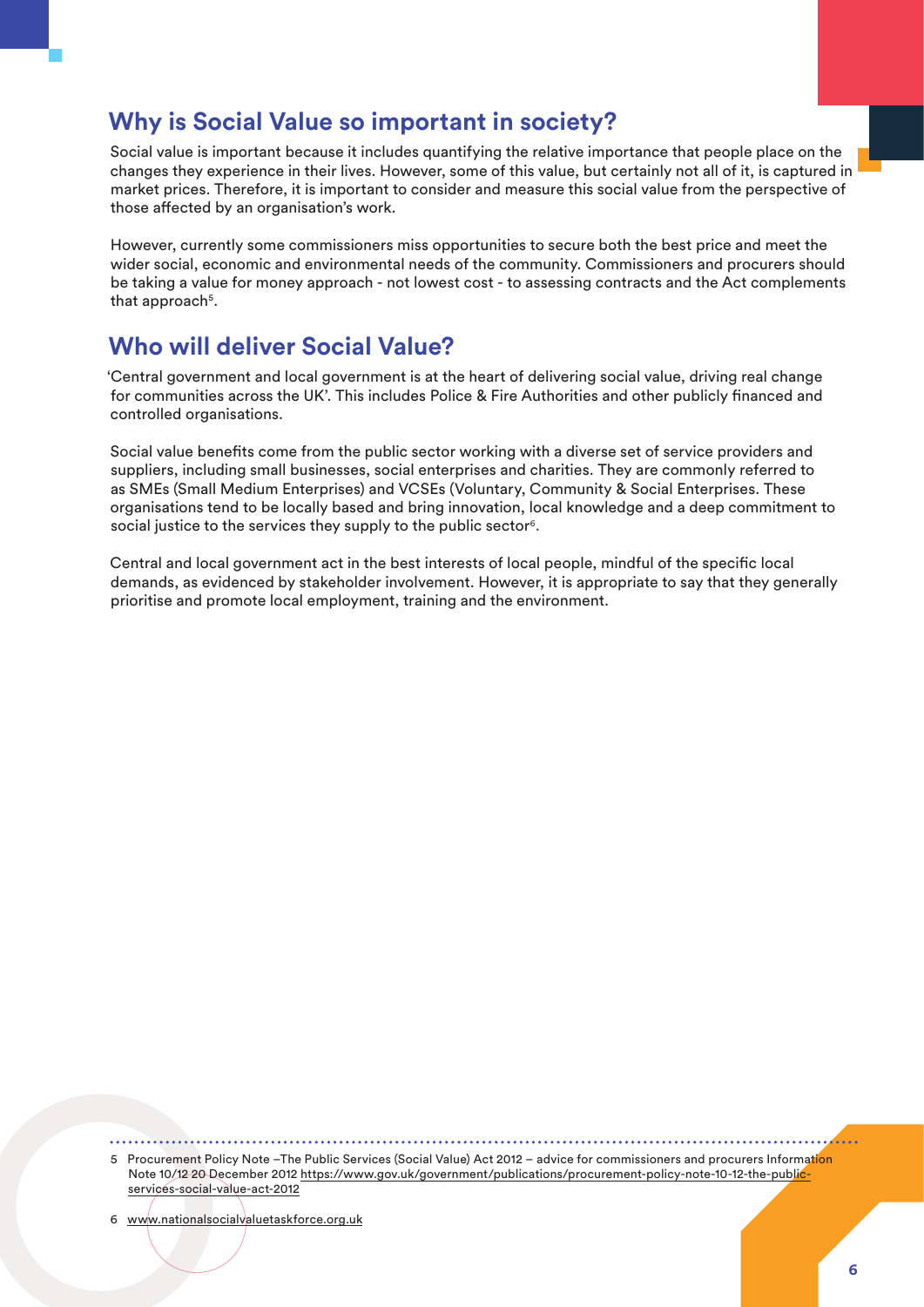## <span id="page-8-0"></span>**Social Value in Tenders**

### **The importance of Social Value when tendering for work**

This element of bidding has gained great traction over the past ten years and cannot be ignored. Both the Central Government and Local Government advocate its importance, plus increasingly by private sector clients, especially the larger ones.

Public sector tender documents will need to maximise the potential for social value. This will include scored social value questions. Tender documents will clarify the scoring mechanism and the weighting criteria to be attributed to the bid's social value element. The bid will also detail any contractual elements concerning social value and, importantly, Key Performance Indicators (KPIs).

We suggest that you check the tender documents for the requirements for KPI's before you start writing any social value answers. It is often buried deep in an appendix but will provide you with the targets that the client is expecting you to meet. Hence the importance of recording your current KPI's across your existing contracts to provide factual evidence rather than unsubstantiated claims. When reviewing tender answers, we often find that the evidence supplied is below the standards that the local authority or public sector body will be judging you against.

### **Social Value link to Sales and Marketing**

It is important that you understand the stance that potential buyers will take in assessing the total social value aspect of bids. This is an opportunity for the sales and marketing team to gather the relevant information for inclusion in the answer. For example, if you are bidding for a contract with a particular council, make sure you research the priorities of that council, so that you can aim to address social value in line with the individual priorities of that particular council (local jobs, apprenticeships, skills and training etc.). This information can be found in the Industrial Strategy on council websites.

It needs to be explained in clear language that a lay reader can understand as they often form part of the marking panel. An example of this would be a resident representative on a public sector housing project. It is vital that your sales and marketing team understand your company's corporate stance on embedding social value in your business and contracts and have a clear idea of how much financial support your organisation is prepared to provide. It is important to state that it is a commercial decision for individual companies as to how much money is included in the tender to help provide the required social value outcomes.

### **The Effect of Covid-19 on Social Value**

Social value was steadily on the rise before the outbreak of COVID-19, but the current pandemic crisis has now propelled it into the spotlight. It will continue to have wide-ranging economic, social, and environmental implications as the economy is rebuilt.

We are now in the recovery phase. The UK government and other public sector institutions and corporates will be under pressure to ensure their investments reflect a genuine value to society.

There is a Covid-19 'Plug-in' for The National TOMS Framework Social Value Tool to help manage the way out of the pandemic crisis<sup>7</sup>. This 'Plug-in' contains:

- COVID-19 contract management provisions for managing existing contracts where the National TOMs 2020 have been already applied; and
- A set of new COVID-19 measures for new tenders which can be added to or substituted for National TOMs 2020 measures.

7 <https://socialvalueportal.com/national-toms/> https://socialvalueportal.com/national-toms/#covid19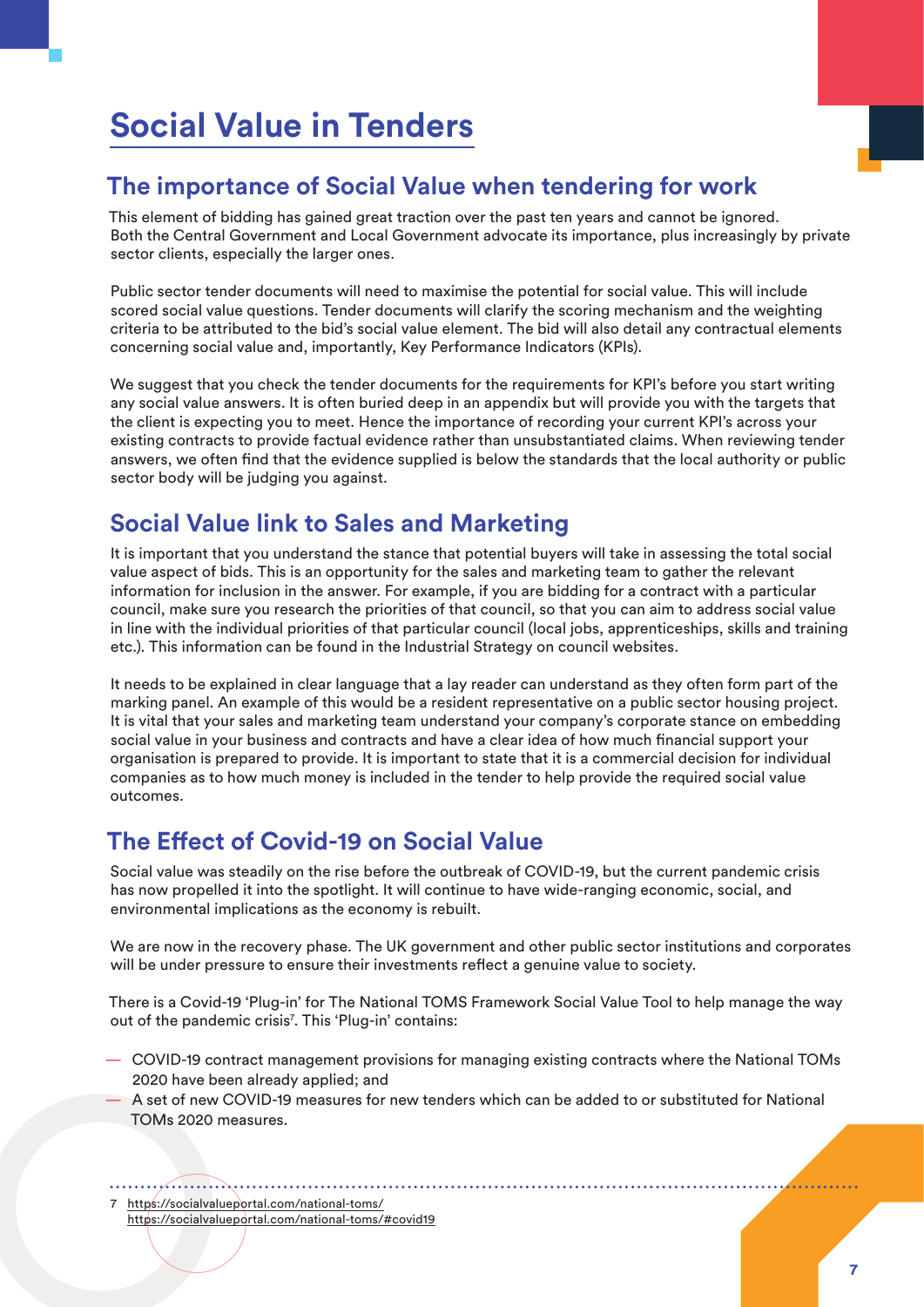<span id="page-9-0"></span>COVID-19 is an unprecedented global crisis that is placing tremendous pressure on people, communities and businesses. Dealing with the social and economic effects of COVID-19 calls for both immediate and longer-term responses, so social value at this time is more important than ever. However, COVID-19 has also completely changed the priorities for organisations and the resources available to them. The intention behind the COVID-19 plug-in is to ensure a focus on social value is retained but that the unusual and challenging situation in which both suppliers and commissioners find themselves is recognised.

### **Assessing Social Value and the National TOMs Framework**

Local authorities and the public sector bodies use specific web sites for assessing social value submissions as part of a tender, such as The Social Value Portal's National TOMs Framework Social Value Tool.

The aim of the National TOMs Framework is to provide a minimum reporting standard for measuring social value. For those organisations (private and public) just starting out on their journey to embed social value into their procurement and management processes, it provides an easy-to-use solution that is immediately available, and may be applied to any project.

The principal benefits of a minimum and consistent reporting standard for social value are that it:

- Provides a consistent approach to measuring and reporting social value.
- Allows for continuous improvement.
- Provides a robust, transparent, and defensible solution for assessing and awarding tenders.
- Allows organisations to compare their own performance by sector and industry benchmarks and understand what good looks like.
- Reduces the uncertainty surrounding social value measurement for businesses, allowing them to make informed decisions based on robust quantitative assessments and hence embed social value into their corporate strategies.

The National TOMs Framework has been designed around five principal issues, 20 Core Outcomes and 48 Core Measures:

**Themes** – The overarching strategic themes that an organisation is looking to pursue.

**Outcomes** – The objectives or goals that an organisation is looking to achieve that will contribute to the Theme.

**Measures** – The measures that can be used to assess whether these Outcomes have been achieved. For the National TOMs Framework, these are reaction-based and represent activities that a supplier could complete to support a particular desired outcome<sup>8</sup>.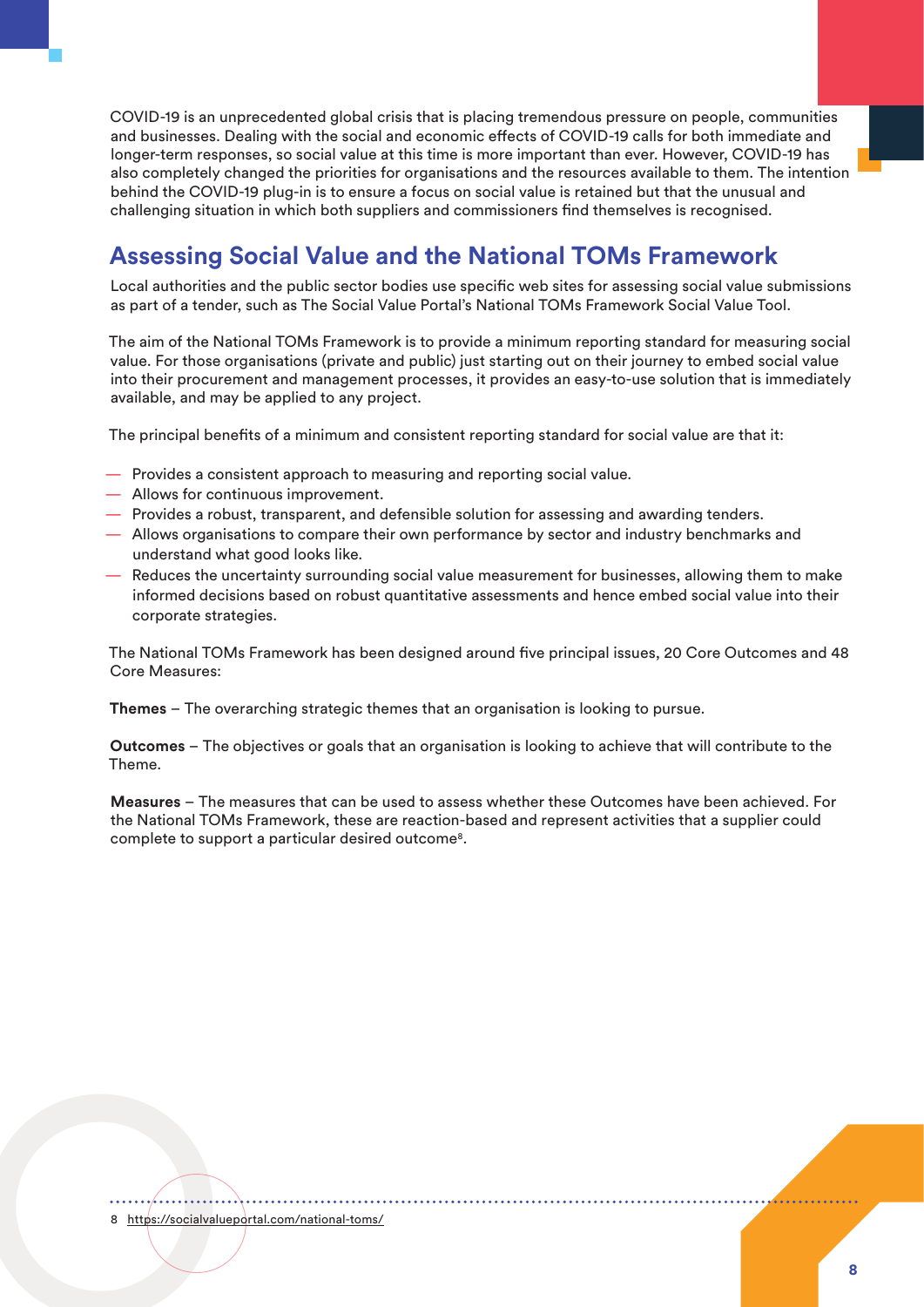### <span id="page-10-0"></span>**Social Value Outcomes**

These are generally categorised into the following main themes with associated outcomes:

#### **Economic Outcomes**

- Create jobs for local people.
- Progress towards paying a living wage to employees.
- Support young people into apprenticeships.
- Support local people to maximise their knowledge and skills and access employment opportunities.
- Promote opportunities to work with SMEs and VCSEs.
- Secure inward investment.

#### **Social Outcomes**

- To build stronger and deeper relationships with the voluntary and social enterprise sectors whilst engaging and empowering citizens.
- Innovation: Promoting Social Innovation: To promote new ideas and find innovative solutions to old problems.
- Consider equality and diversity in the provision and operation of services, including a workforce that is representative of the communities served, where relevant and proportionate.
- Provide opportunities for all, including the most vulnerable, to make a valuable contribution.
- Promote the safeguarding and welfare of children, young people and vulnerable adults.
- Improve the health and wellbeing of local residents, including employees.
- Reduce health inequalities.

#### **Environmental Outcomes**

- Decarbonising and Safeguarding our World: To ensure the places where people live and work is cleaner and greener, to promote sustainable procurement and secure the long-term future of our planet.
- Promote initiatives that retain, protect, enhance, and/or promote the natural environment's character to benefit local people and wildlife.
- Efficient use of resources and minimising waste.
- Reduce energy consumption.
- Effective and improved environmental performance.

#### **Harnessing the Supply Chain**

As part of your Corporate Strategy, you will need to devise a method of engaging with your supply chain to help your organisation deliver social value. This will then need to be developed into a Social Value Plan for individual projects, which will deal with how you will act locally and harness local resources.

#### **The role of SMEs and VCSEs**

There will always be a role for these organisations to work directly with the public sector and local authorities through existing support arrangements. For example, an SME or VCSE may provide refurbished furniture to residents who cannot afford it, which then means a client has the opportunity to insist a Service Provider uses the same VCSE as part of a new contract. However, it is important that SMEs and VCSEs are wholly engaged in contributing to overall social value when working indirectly through service providers and suppliers. Almost two thirds of UK public sector contracts are won by SME's.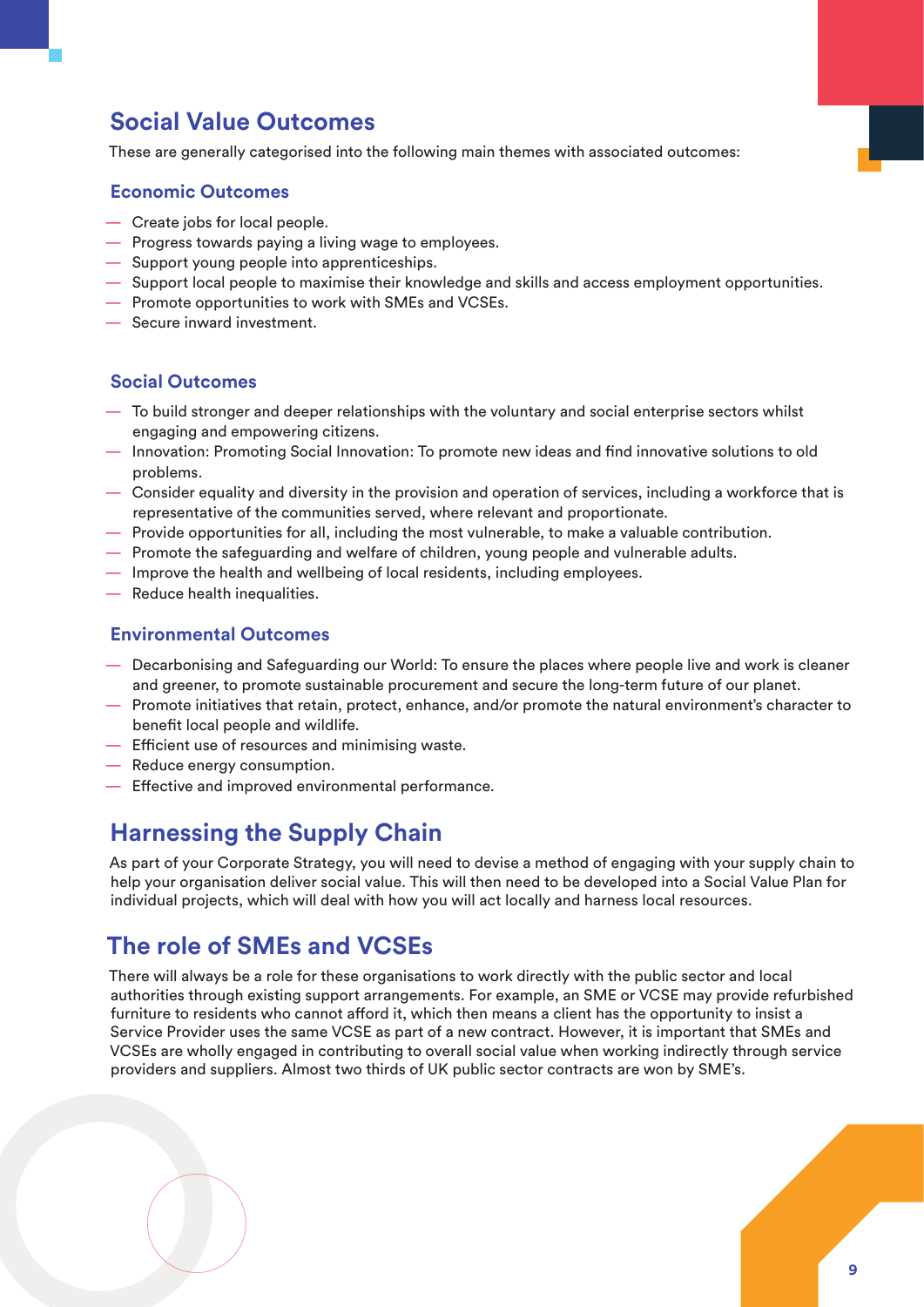### <span id="page-11-0"></span>**The allocation of scoring to Social Value**

As the public sector and local authorities have matured in their outlook to social value, they have reinforced their approach by allocating part of the Quality score in bids to social value. The amount allocated can vary greatly but is generally between 10% and 40% of the amount allocated to the Quality section.

For example: If a bid is split 60% Quality and 40% Price and then Social Value is allocated, say 30% of the Quality element, then overall the social value is worth 12% of the overall score. The following simple chart shows this effect when bidding:

| <b>Bid Section</b>     | <b>Question Type</b>               | <b>Score</b> | <b>Bidder 1</b> | <b>Bidder 2</b> |
|------------------------|------------------------------------|--------------|-----------------|-----------------|
| <b>Quality Element</b> |                                    | Overall 60%  | <b>Score</b>    | <b>Score</b>    |
| <b>Question 1</b>      | <b>Quality Systems</b>             | 10%          | 10%             | 10%             |
| <b>Question 2</b>      | <b>Environmental Systems</b>       | 15%          | 15%             | 15%             |
| <b>Question 3</b>      | Social Value Plan                  | 10%          | 8%              | 10%             |
| <b>Question 4</b>      | <b>Completion of TOMs Schedule</b> | 15%          | 10%             | 15%             |
| <b>Question 5</b>      | <b>Additional Social Value</b>     | 5%           | 3%              | 4%              |
|                        | <b>Total Scores</b>                | 60%          | 46%             | 54%             |
|                        | Ranking                            |              | 2nd             | 1st             |

#### **Quality Element Assessment**

You can see how both Bidders achieved similar scores on Questions 1 & 2 and then Bidder 2 had a more comprehensive social value submission for Questions 3, 4 & 5 (representing 30% of the Quality score) placing them as 1<sup>st</sup> Ranking.

This indicates how important social value is in helping to achieve a winning score. Imagine if social value were awarded even more of the score.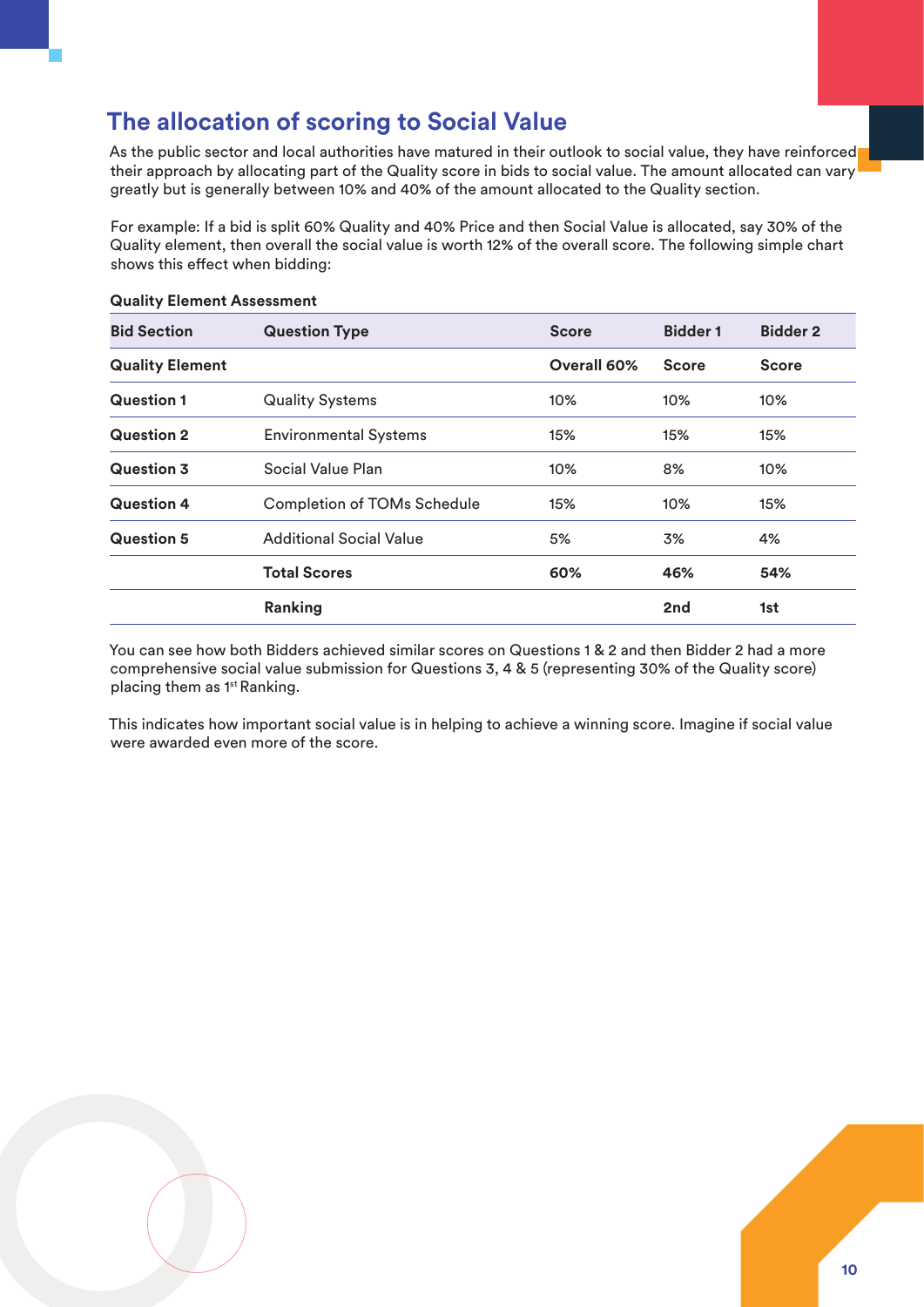### <span id="page-12-0"></span>**The use of Social Value Portals and Data Entry**

As part of your tendering process, you will likely be expected to enter details on The National TOMS Framework Social Value Tool. This will feature your commitments to delivering social value on a project and calculate the actual social value you say you will deliver and against which you will be monitored. The social value you state as part of your bid will likely become a contractual commitment.

### **Sample of TOMs Social Value Commitment** (As of 3/8/2021)

Copyright (c) 2021 Social Value Portal Ltd. All rights reserved.

#### **Typical Example**

| Theme             | <b>Ref</b>       | <b>Question</b>                                                                                                                                                                                                                           | <b>Units</b>                       | <b>Proxy</b><br><b>Value</b> | <b>£Target</b><br><b>Social</b><br><b>Value</b> |
|-------------------|------------------|-------------------------------------------------------------------------------------------------------------------------------------------------------------------------------------------------------------------------------------------|------------------------------------|------------------------------|-------------------------------------------------|
| <b>JOBS</b>       | NT <sub>1</sub>  | No. of local people (FTE) employed on contract for one year<br>or the whole duration of the contract, whichever is shorter.                                                                                                               | no. people<br>FTE                  | £0.00                        |                                                 |
| <b>JOBS</b>       | NT <sub>2</sub>  | % of local people employed on contract (FTE)                                                                                                                                                                                              | %                                  | £0.00                        |                                                 |
| <b>JOBS</b>       | NT3              | No. of employees (FTE) taken on who are long term<br>unemployed (unemployed for a year or longer)                                                                                                                                         | no. people<br><b>FTE</b>           | £0.00                        |                                                 |
| <b>JOBS</b>       | NT <sub>4</sub>  | No. of employees (FTE) taken on who are not in employment,<br>education, or training (NEETs)                                                                                                                                              | no. people<br><b>FTE</b>           | £0.00                        |                                                 |
| <b>JOBS</b>       | NT <sub>5</sub>  | No. of employees (FTE) taken on who are rehabilitating<br>young offenders (18-24 y.o.)                                                                                                                                                    | no. people<br><b>FTE</b>           | £0.00                        |                                                 |
| <b>JOBS</b>       | NT <sub>6</sub>  | No. of jobs (FTE) created for people with disabilities                                                                                                                                                                                    | no. people<br><b>FTE</b>           | £0.00                        |                                                 |
| <b>JOBS</b>       | NT7              | No. of hours dedicated to supporting unemployed people<br>into work by providing career mentoring, including mock<br>interviews, CV advice, and careers guidance - (over 24 y.o.)                                                         | no. hrs*no.<br>attendees           | £0.00                        |                                                 |
| <b>JOBS</b>       | NT <sub>8</sub>  | Local school and college visits, e.g. delivering careers talks,<br>curriculum support, literacy support, safety talks (No. hours,<br>includes preparation time)                                                                           | no. staff<br>hours                 | £0.00                        |                                                 |
| <b>JOBS</b>       | NT <sub>9</sub>  | No. of training opportunities on contract (BTEC, City &<br>Guilds, NVQ, HNC) that have either been completed during<br>the year, or that will be supported by the organisation to<br>completion in the following years - Level 2,3, or 4+ | no. weeks                          | £0.00                        |                                                 |
| <b>JOBS</b>       | <b>NT10</b>      | No. of apprenticeships on the contract that have either been<br>completed during the year, or that will be supported by the<br>organisation to completion in the following years - Level 2,3,<br>or $4+$                                  | no. weeks                          | £0.00                        |                                                 |
| <b>JOBS</b>       | <b>NT11</b>      | No. of hours dedicated to supporting young people into work<br>(e.g. CV advice, mock interviews, careers guidance) - (under<br>24 y.o.)                                                                                                   | no. hrs*no.<br>attendees           | £0.00                        |                                                 |
| <b>JOBS</b>       | <b>NT12</b>      | No. of weeks spent on meaningful work placements or pre-<br>employment course; 1-6 weeks student placements (unpaid)                                                                                                                      | no. weeks                          | £0.00                        |                                                 |
| <b>INNOVATION</b> | <b>NT13</b>      | Meaningful work placements that pay Minimum or National<br>Living wage according to eligibility - 6 weeks or more<br>(internships)                                                                                                        | no. weeks                          | £0.00                        |                                                 |
| <b>GROWTH</b>     | NT14             | Total amount (£) spent with VCSEs within your supply chain                                                                                                                                                                                | £                                  | £0.00                        |                                                 |
| <b>GROWTH</b>     | <b>NT15</b>      | Provision of expert business advice to VCSEs and SMEs (e.g.<br>financial advice / legal advice / HR advice/HSE)                                                                                                                           | no. staff<br>expert hours          | £0.00                        |                                                 |
| <b>GROWTH</b>     | <b>NT16</b>      | Equipment or resources donated to VCSEs (£ equivalent<br>value)                                                                                                                                                                           | £                                  | £1.00                        |                                                 |
| <b>GROWTH</b>     | NT <sub>17</sub> | Number of voluntary hours donated to support VCSEs<br>(excludes expert business advice)                                                                                                                                                   | no. staff<br>volunteering<br>hours | £0.00                        |                                                 |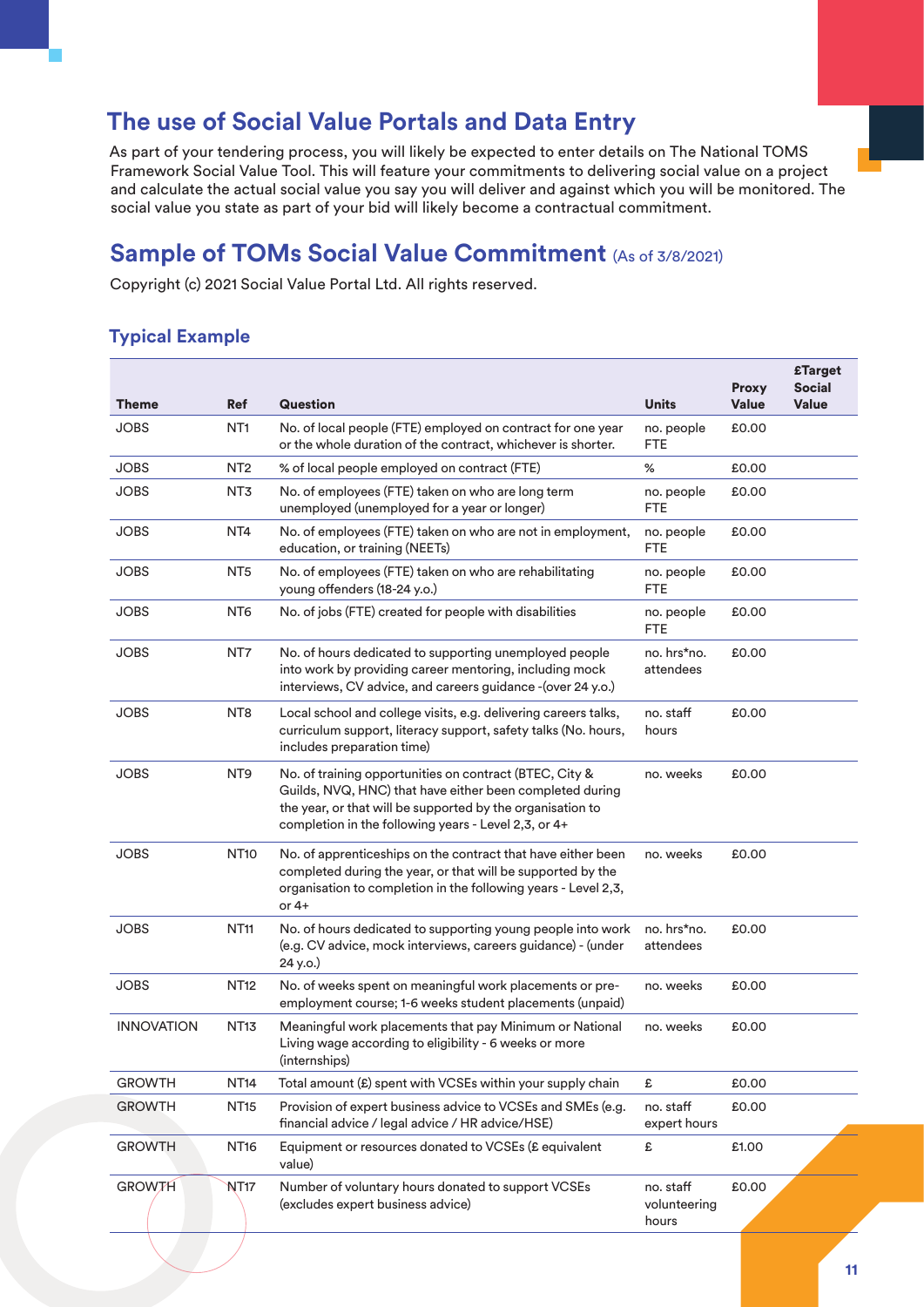| Theme              | <b>Ref</b>       | <b>Question</b>                                                                                                                                                                                                                            | <b>Units</b>                          | <b>Proxy</b><br><b>Value</b> | <b>£Target</b><br><b>Social</b><br><b>Value</b> |
|--------------------|------------------|--------------------------------------------------------------------------------------------------------------------------------------------------------------------------------------------------------------------------------------------|---------------------------------------|------------------------------|-------------------------------------------------|
| <b>GROWTH</b>      | NT18             | Total amount (£) spent in LOCAL supply chain through the<br>contract.                                                                                                                                                                      | £                                     | £0.00                        |                                                 |
| <b>GROWTH</b>      | NT19             | Total amount (£) spent through contract with LOCAL micro,<br>small and medium enterprises (MSMEs)                                                                                                                                          | £                                     | £0.00                        |                                                 |
| <b>GROWTH</b>      | NT22             | Percentage of procurement contracts that includes<br>commitments to ethical procurement, including to verify<br>anti-slavery and other relevant requirements.                                                                              | $%$ of<br>contracts                   | £0.00                        |                                                 |
| <b>GROWTH</b>      | NT <sub>23</sub> | Percentage of contracts with the supply chain on which<br>Social Value commitments, measurement and monitoring are<br>required                                                                                                             | % of<br>contracts                     | £0.00                        |                                                 |
| <b>SOCIAL</b>      | NT24             | Initiatives aimed at reducing crime (e.g. support for local<br>youth groups, lighting for public spaces, private security,<br>etc.)                                                                                                        | £ invested<br>including<br>staff time | £0.00                        |                                                 |
| <b>SOCIAL</b>      | <b>NT25</b>      | Initiatives to be taken to tackle homelessness (supporting<br>temporary housing schemes, etc)                                                                                                                                              | £ invested<br>including<br>staff time | £0.00                        |                                                 |
| <b>SOCIAL</b>      | NT26             | Initiatives taken or supported to engage people in health<br>interventions (e.g. stop smoking, obesity, alcoholism, drugs,<br>etc) or wellbeing initiatives in the community, including<br>physical activities for adults and children.    | £ invested<br>including<br>staff time | £0.00                        |                                                 |
| <b>SOCIAL</b>      | NT27             | Initiatives to be taken to support older, disabled, and<br>vulnerable people to build stronger community networks (e.g.<br>befriending schemes, digital inclusion clubs)                                                                   | £ invested<br>including<br>staff time | £0.00                        |                                                 |
| <b>SOCIAL</b>      | NT28             | Donations or in-kind contributions to local community<br>projects (£ & materials)                                                                                                                                                          | £ value                               | £0.00                        |                                                 |
| <b>SOCIAL</b>      | NT29             | No hours of volunteering time provided to support local<br>community projects                                                                                                                                                              | no. staff<br>volunteering<br>hours    | £0.00                        |                                                 |
| <b>SOCIAL</b>      | NT30             | Support provided to help local community draw up their own<br>Community Charter or Stakeholder Plan                                                                                                                                        | £ invested<br>including<br>staff time | £0.00                        |                                                 |
| <b>ENVIRONMENT</b> | <b>NT31</b>      | Savings in CO2 emissions on contract not from transport<br>(specify how these are to be achieved).                                                                                                                                         | tCO <sub>2e</sub>                     | £0.00                        |                                                 |
| <b>ENVIRONMENT</b> | NT32             | Car miles saved on the project (e.g. cycle to work<br>programmes, public transport or carpooling programmes,<br>etc.)                                                                                                                      | hundreds of<br>miles saved            | £0.00                        |                                                 |
| <b>ENVIRONMENT</b> | <b>NT34</b>      | Voluntary time dedicated to the creation or management<br>of green infrastructure, to increase biodiversity, or to keep<br>green spaces clean                                                                                              | no. staff<br>volunteering<br>hours    | £0.00                        |                                                 |
| <b>ENVIRONMENT</b> | <b>NT35</b>      | Percentage of procurement contracts that includes<br>sustainable procurement commitments or other relevant<br>requirements and certifications (e.g. to use local produce,<br>reduce food waste, and keep resources in circulation longer.) | % of<br>contracts                     | £0.00                        |                                                 |
| <b>INNOVATION</b>  | <b>NT36</b>      | Other measures $(E)$ - please describe any additional initiatives $E$<br>that you would like to make and £ to be invested                                                                                                                  |                                       | £0.00                        |                                                 |
| <b>INNOVATION</b>  | <b>NT37</b>      | Other measures (hrs) - please describe any additional<br>initiatives that you would like to make and hrs to be<br>committed (No. expert hrs)                                                                                               | no. staff<br>expert hours             | £0.00                        |                                                 |
| <b>INNOVATION</b>  | NT38             | Other measures (hrs) - please describe any additional<br>initiatives that you would like to make and hrs to be<br>committed (No. voluntary hrs)                                                                                            | no. staff<br>volunteering<br>hours    | £0.00                        |                                                 |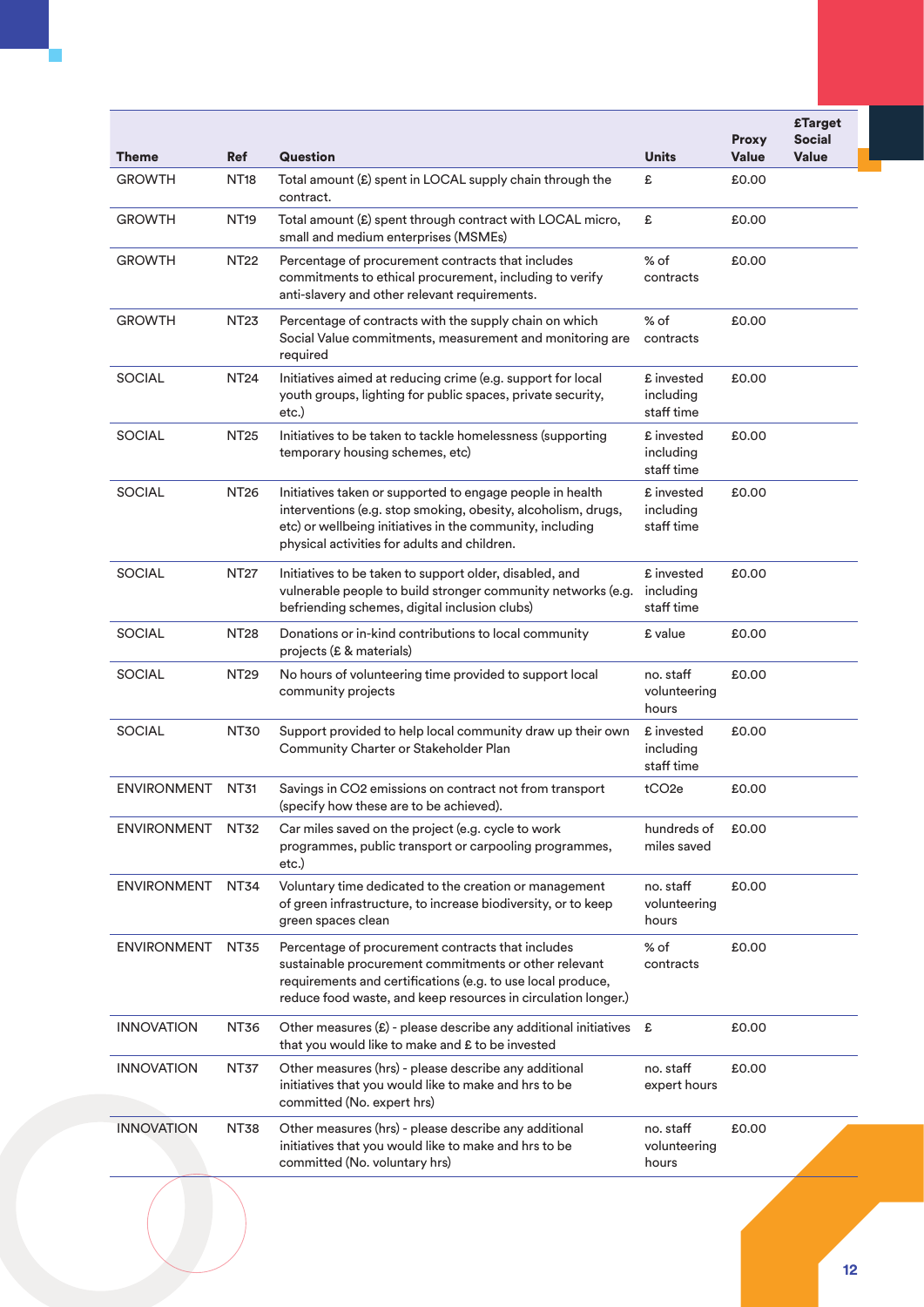### <span id="page-14-0"></span>**Working with Social Value Officers**

It is common for public bodies to appoint a Social Value Officer who will:

- Review your Social Value Themes
- Review your Contribution to Social Value Outcomes
- Agree on the Measures to assess the success of the Outcomes
- Approve your Social Value Plan

It is possible for you to meet with a Social Value Officer prior to a tender being issued and entering the 'Closed Period', when you are not allowed to contact any client officer.

Public benefits are assessed across the following key areas:

**Jobs:** Promoting local skills and employment for all

**Growth:** Supporting the growth of responsible local business

**Social:** Fostering healthier, safer, and more resilient communities

**Environment:** Providing cleaner and greener spaces, promoting sustainable procurement, and safeguarding the planet

**Innovation:** Promoting new ideas and social innovation

It is important to note that when considering social value and tendering, the value you describe doesn't just have to be "social" related. You can demonstrate environmental, benevolent, economic or employmentrelated values<sup>9</sup>. For example, broadly speaking, the below are all examples of social value in one form or another:

#### **Benevolent:**

- Charitable donations
- Allowing your employees voluntary days
- Team building days at charities/non-profit organisations.
- Sponsored events
- Supporting local charities in other ways

#### **Social:**

- Upskilling employees
- Rewards and benefits schemes for employees
- Encouraging and participating in community schemes
- Ethical supply chains i.e. Fair Trade
- Engaging with local community groups such as sports clubs, schools and social groups.
- Community engagement mobilising and involving the community.
- Promoting social integration.
- Providing/facilitating opportunities for disabled people
- Supporting local heritage and culture

#### **Employment:**

- Having flexible working and lieu days
- Mindfulness, counselling and therapy sessions in the workplace
- Introducing additional learning opportunities in the workplace to enhance employees' careers.

9 <https://www.tenderconsultants.co.uk/social-value-and-tendering/>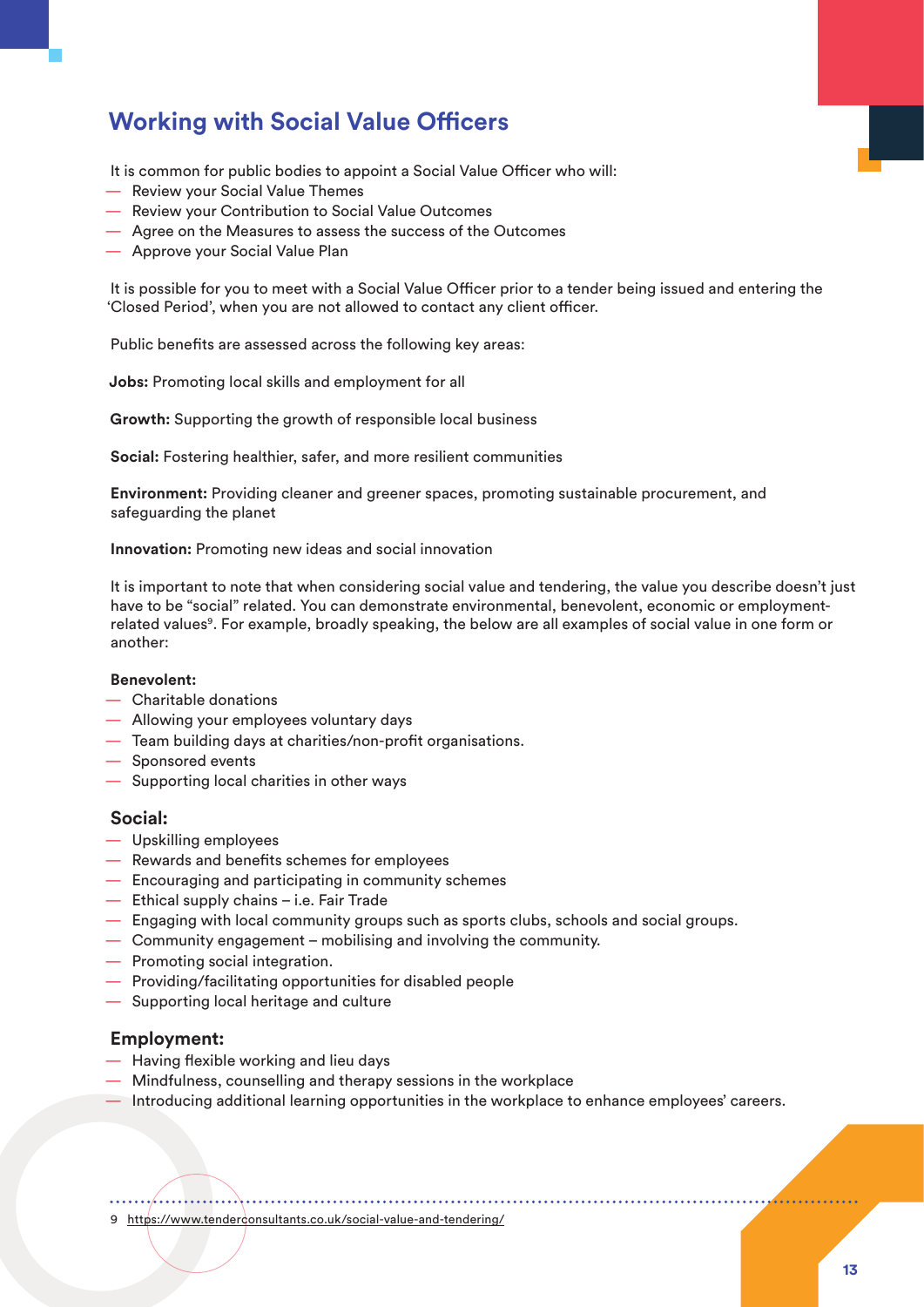#### <span id="page-15-0"></span>**Economic:**

- Extra employment opportunities
- Recruiting locally
- Introducing work experience and apprenticeship opportunities
- Engendering additional value for money by introducing cost-saving techniques
- Local investment
- Taking people out of unemployment

#### **Environmental:**

- Reducing carbon footprint
- Introducing processes to monitor energy and water usage.
- Promoting sustainable practices in the community
- Using environmentally friendly techniques and supplies
- Efficient use of equipment, people and resources.
- Picking suppliers who can supply multiple products and services to cut down on transport costs and times.

#### **Localism**

It is common for awarding bodies to consider an organisation's:

- Local presence
- Use of the local supply chain
- Supporting VCSEs
- Leaving a lasting legacy

It is important to mention a UK government [Policy Procurement Note known as Action Note PPN 11/20 Dec](https://www.gov.uk/government/publications/procurement-policy-note-1120-reserving-below-threshold-procurements)  [2020](https://www.gov.uk/government/publications/procurement-policy-note-1120-reserving-below-threshold-procurements) regarding guidance for reserving below threshold procurements and so do fit with the local agenda.

As ever, the procuring authority must maintain a balanced approach and have considered:

- *Ensure value for money.*
- *Assess the sector/market.*
- *Identify and manage associated risks, including fraud and corruption.*
- *Ensure a budget is available and approved at an appropriate level(s).*
- *Use suitable model contracts.*
- *Develop simple and proportionate KPI and data reporting mechanisms.*
- *Undertake supplier due diligence checks.*
- *Ensure final approval is obtained at an appropriate level(s).*
- *Keep suitable records of commercial decisions.*
- *Publish transparency notices on contracts finder as appropriate in a timely manner.10*

Local Authorities have always had the local agenda in mind on both big and small tenders, and they have been keen for companies to have a local base.

It is important to note that whether you are an Irish company bidding for UK contracts or a UK company based in London, bidding for UK contracts in Scotland; the local supply chain is also a challenge for UK based companies.

If there is an opportunity in the UK market for Irish companies, you should consider setting up a UK presence and a UK registered office. This 'local presence' is also a theme seen in the recent [Green Paper:](https://www.gov.uk/government/consultations/green-paper-transforming-public-procurement)  [Transforming Public Procurement \(more below\).](https://www.gov.uk/government/consultations/green-paper-transforming-public-procurement) Enterprise Ireland UK can support you to set up a UK presence.

10 [Cabinet Office – Procurement Policy Note – Reserving Below Threshold Procurements – Dec 2020](https://www.gov.uk/government/publications/procurement-policy-note-1120-reserving-below-threshold-procurements) [Green Paper: Transforming Public Procurement](https://www.gov.uk/government/consultations/green-paper-transforming-public-procurement)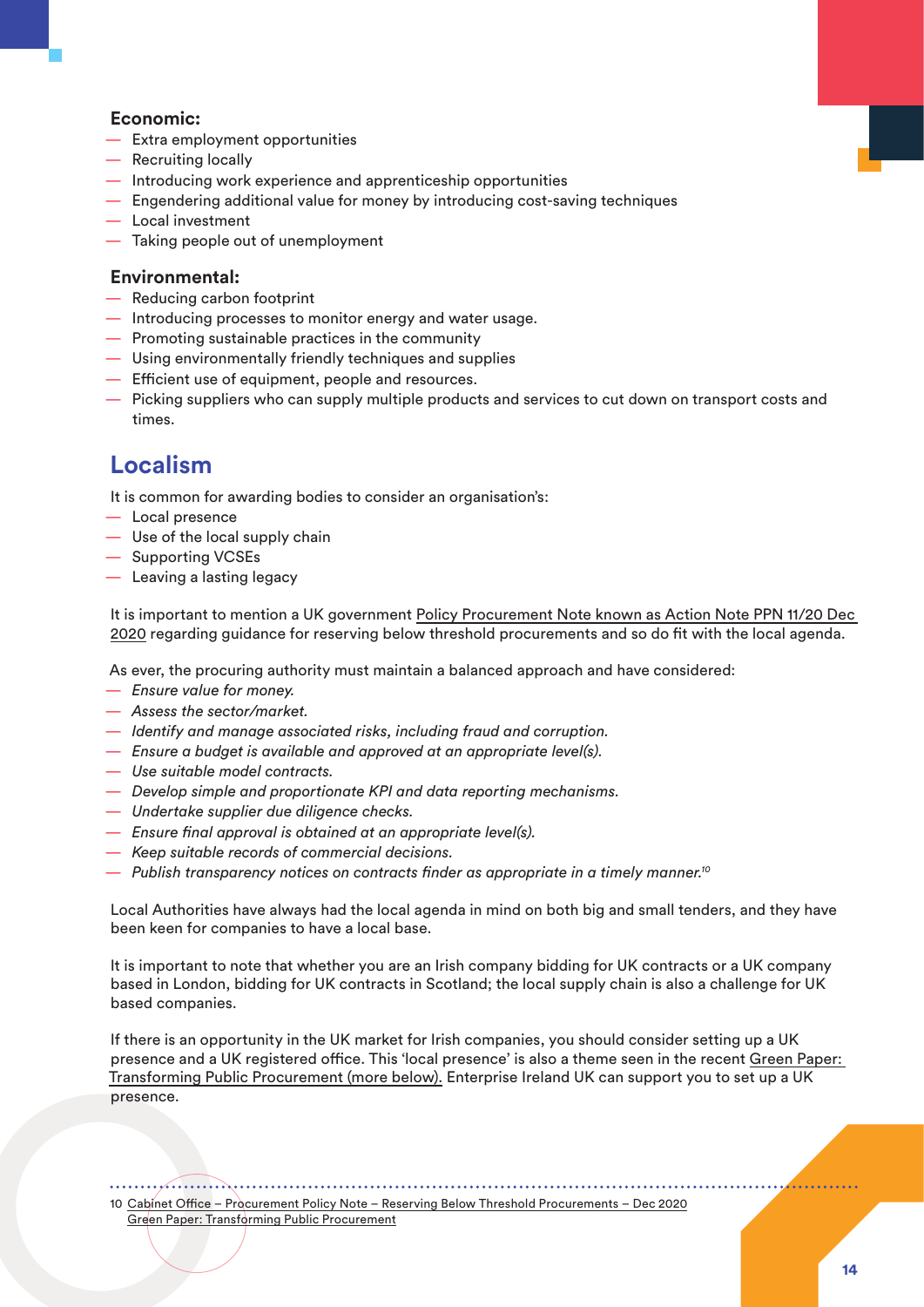#### <span id="page-16-0"></span>**Social Value Innovation**

A key aspect of social value is to work with stakeholders who will receive a service, to seek innovation and find new ways to deliver more and better wide-ranging social value. Benchmarking your performance against your peers can be undertaken by sharing data on the Social Value Portal's website.

### **Examples of Social Value Questions**

Here are some typical examples of social value questions that can be found in Public Tenders. These types of questions are used to assess your approach to delivering social value and will be scored as part of the Quality element.

These questions are posed as part of the Asset Management Contract for a Social Housing Organisation

#### **Question 1**

Please provide a detailed Social Value Plan describing how you intend to deliver the social value requirements as set out in the client's specification. As part of your response, please detail who in your organisation will be responsible for delivering social value activities, including any additional offers you make and the approximate number of hours per month that will be spent on this.

Page Limit – 4 Pages Marks Available – 5.0

#### **Question 2**

Please provide details of any additional social value that you wish to offer the client over and above the minimum requirements that are unique to your company's approach and demonstrating innovation. (Anything additional social value you propose to offer in this response will be taken as a firm commitment and will form part of the contract).

Page Limit – 3 Pages Marks Available – 4.0

#### **Question 3**

Please provide details of your environmental processes and how you intend to improve your environmental impact throughout the duration of the contract.

Please list your current corporate environmental targets and performance statistics.

Page Limit – 3 Pages Marks Available – 4.0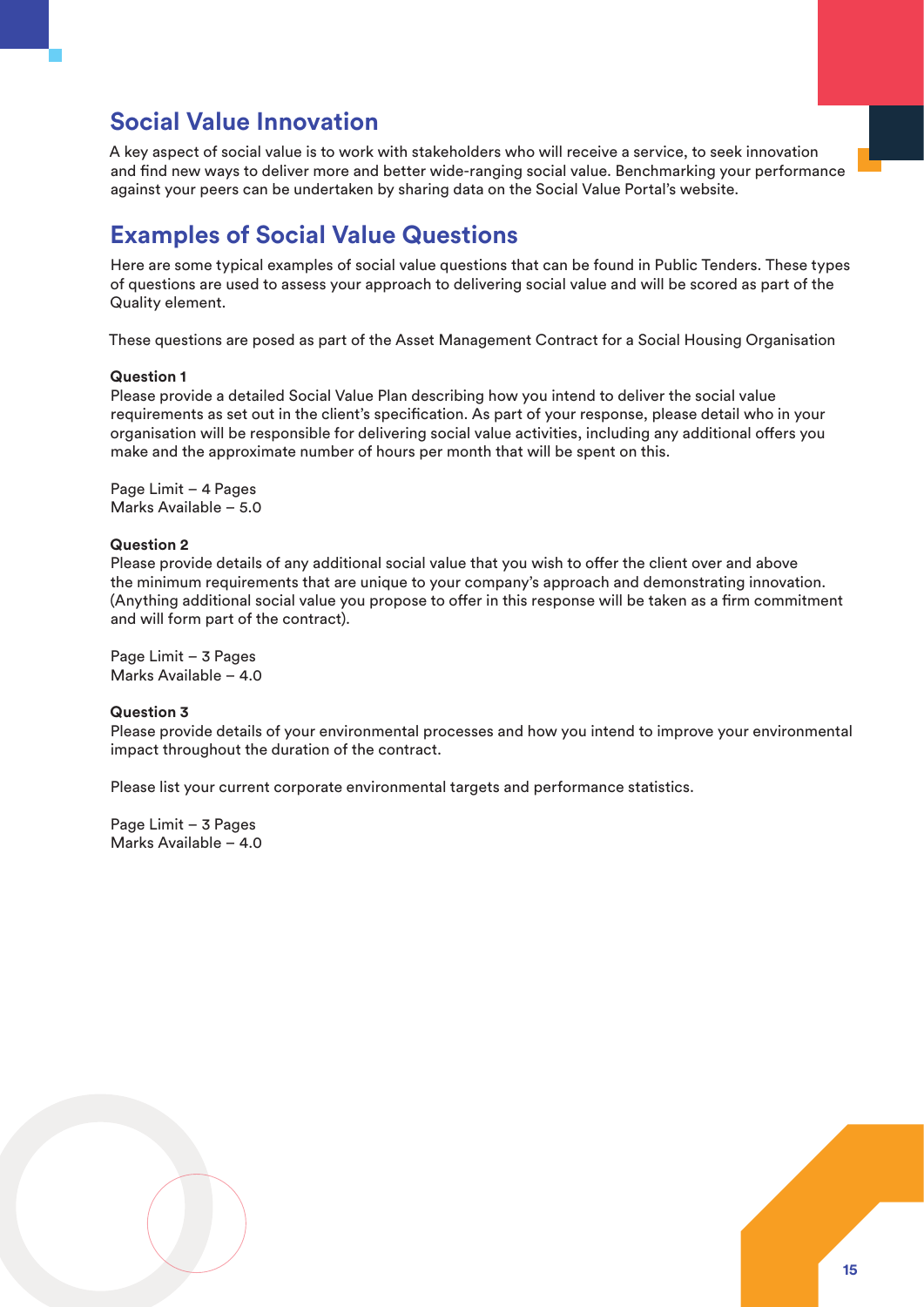## <span id="page-17-0"></span>**Actions Required by Companies to Respond Effectively to Social Value**

We list below the actions required in preparing your organisation to respond effectively to social value requirements in tenders

### **Allocation of a Person responsible for Social Value**

It is more effective for your organisation to appoint a person as your Social Value Officer on projects. It is common for this person to carry out other roles within companies. If you do not have this resource available you can appoint an external consultant.

### **Social Value Training**

Your organisation must embed social value in its actions by delivering training to all those responsible for delivering social value to ensure attendees understand:

- Social Value and the benefits to be gained and by whom
- The corporate Promises and Commitments you have made
- How to harness the local supply chain partners so they can act in harmony with your Social Value Plan and deliver enhanced social value

### **Social Value Policy & Procedures**

You must produce a Social Value Policy and procedures required to compliment the delivery of both your and the local authorities and public sector bodies Themes, Outcomes and Measures.

#### **Social Value Plan**

This project specific plan must be generated and provided to the local authority or public sector body for their approval.

Your Social Value Plan is a key document that reflects the project themes and actions to be undertaken, the desired outcomes and the measures to assess your achievements.

The Social Value Plan must act in harmony with your Procurement Policy, Sustainability Policy and Environmental Policy.

#### **Social Value Evidence Locker**

The Cabinet Office published a Green Paper on 'Transforming Public Procurement' in December 2020. As part of this, the UK Government proposes establishing a single place for suppliers to submit the common data needed for procurements in an evidence locker to allow suppliers to 'tell us once' across the public sector. All contracting authorities would be required to use this data in their procurements11.

The service would allow suppliers to register once, providing all the basic information needed to qualify for a public sector procurement. The credentials in the "tell us once" evidence locker would be similar to the current Standard Selection Questionnaire. Subject to the evidence being provided, suppliers would be able to bid for public sector competitions without duplicating their information with each bid they submit, having only to confirm that their data in the locker was current and correct.

In addition, tenderers will still need to answer the public sector bodies specific Quality questions.

11 https://assets.publishing.service.gov.uk/government/uploads/system/uploads/attachment\_data/file/943946/Transforming\_ public\_procurement.pdf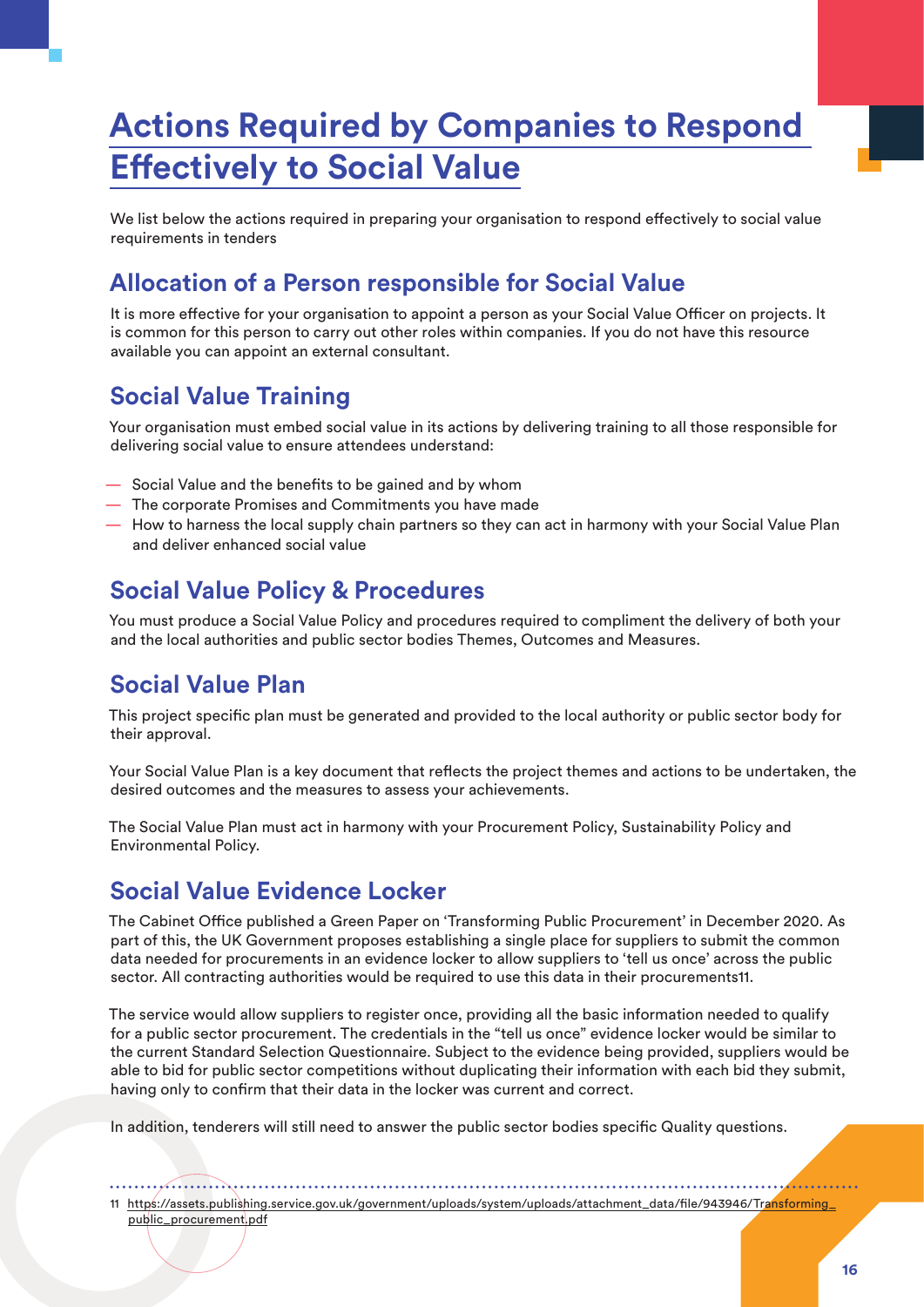<span id="page-18-0"></span>We anticipate that companies themselves will remain responsible for the evidence being current and appropriate.

It is imperative that you capture all relevant evidence in an Evidence Locker for examination by public sector bodies as part of their due diligence in checking that you are delivering to your promises and commitments.

### **Complimentary Policies**

It is essential to have other policies and procedures which act complementary to your Social Value Policy. Wherever possible, these should be supported by gaining active accreditation. These policies include:

**Environmental Policy** *–* To guide and set standards regarding the effects of human activities on the environment, particularly those measures that are designed to prevent or reduce the harmful effects of human activities on ecosystems. This is becoming even more important as local authorities have committed to net zero targets.

**Sustainability Policy** *-* Sustainability is the capability to equitably meet the vital human needs of the present without compromising future generations' ability to meet their own needs by preserving and protecting the area's ecosystems and natural resources. The concept of sustainability describes a condition in which human use of natural resources, required for the continuation of life, is in balance with Nature's ability to replenish them.

**Procurement Policy** - A responsible procurement strategy will help achieve Value for Money by ensuring that every item, service, and project procured leads to reliable outputs and responsible outcomes. It will ensure compliance with international, national, regional and organisational policies and regulations. The strategy can be radical in terms of the extent of positive change it intends to drive.

### **Value for Money (VFM)**

In essence, value for money means seeking the best price for the quality the client requires. Important quality criteria include efficiency, longevity, production methods and added social value.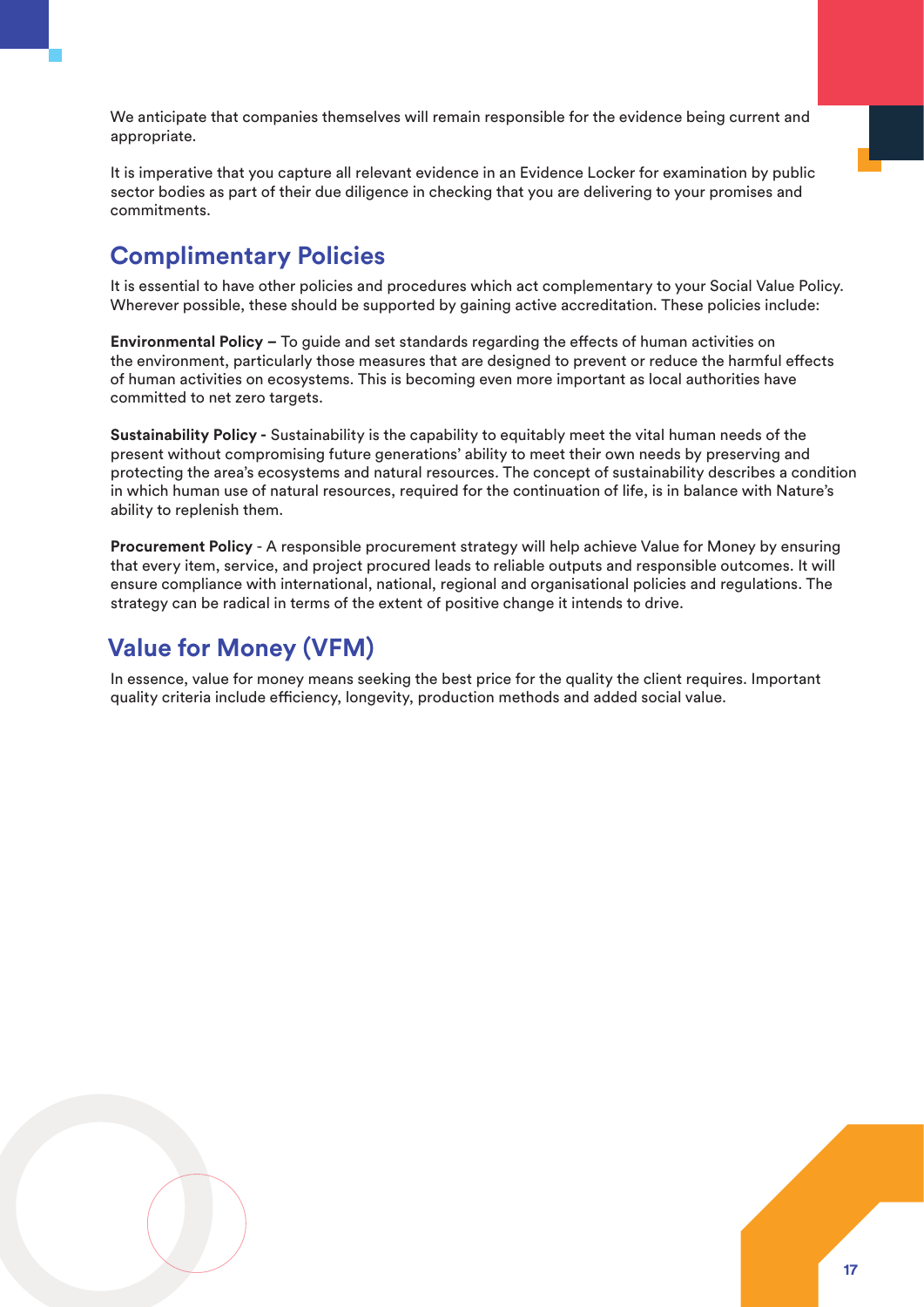## <span id="page-19-0"></span>**Summary**

In delivering this guide, we have positioned the importance of social value and its outcomes in today's modern world.

Embodying social value in your organisation's strategy and delivery is very much a modern-day requirement under Corporate Social Responsibility. Therefore, you should be looking to voluntarily deliver social value even on contracts where the Social Value Act 2012 does not apply.

We realise that 'no one size fits all' and have provided some simple advice to Irish companies looking at opportunities for working in the public sector.

We hope you find some useful tips and hints regardless of whether you are new to tendering or are already established in the tendering process.

**Bidwriting.com** is an industry leading professional bid writing and consultancy company who provide a premium service with proven results and have over 30 years' experience of writing winning bids and have developed a methodology that is proven to win.

If you need further help in establishing your approach to social value, then please contact Enterprise Ireland UK or Bidwriting.com

**Steve Oldbury Founder & Director Bidwriting.com [sjo@bidwriting.com](mailto:sjo@bidwriting.com) +44 (0)7775 686436**

**Martyn Curley Founder & Director Bidwriting.com [mjc@bidwriting.com](mailto:mjc@bidwriting.com) +44 (0)7795 283338**